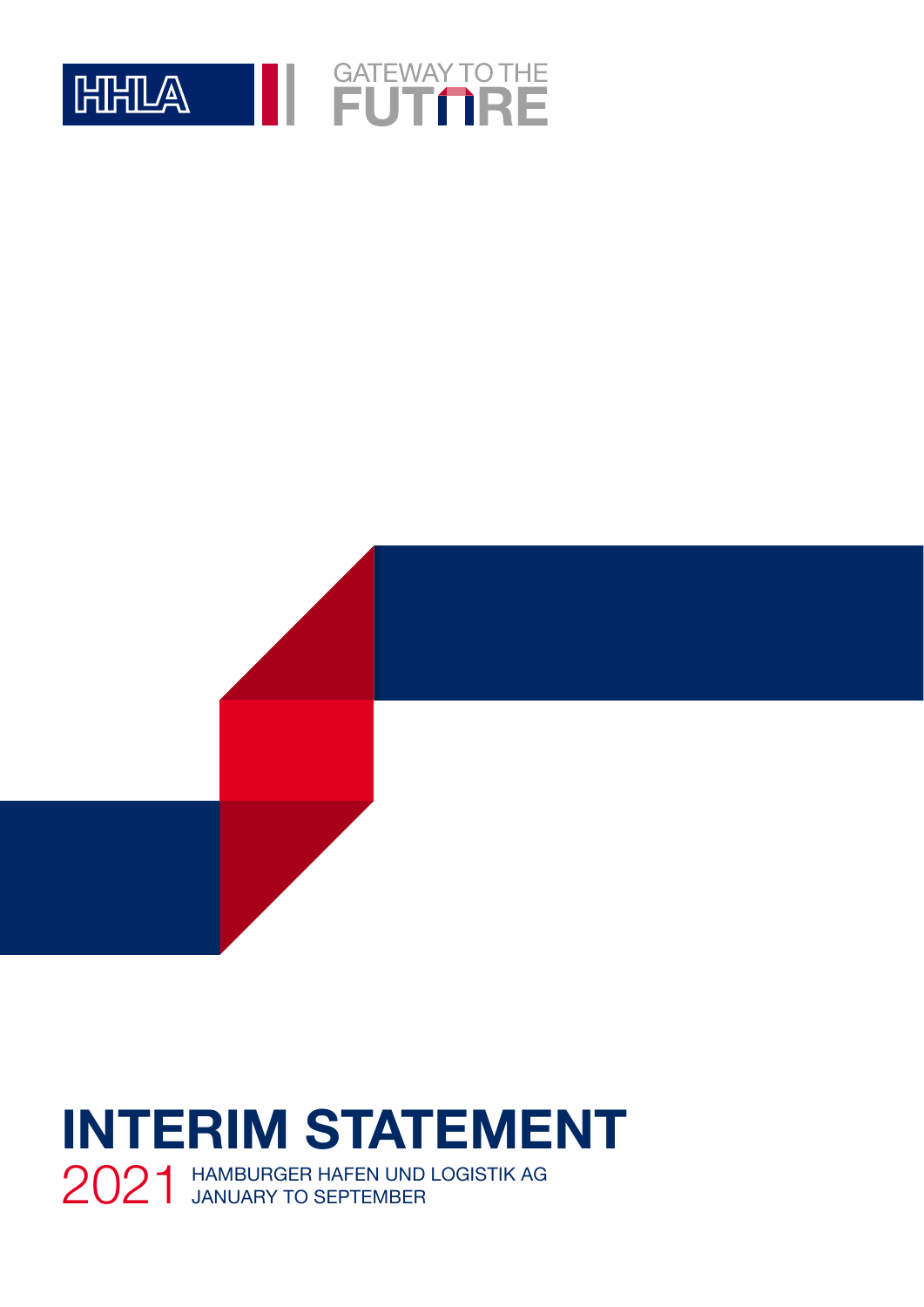## **Key figures**

|                                         | <b>HHLA Group</b> |                |          |  |
|-----------------------------------------|-------------------|----------------|----------|--|
| in $\epsilon$ million                   | $1 - 9$   2021    | $1 - 9$   2020 | Change   |  |
| Revenue and earnings                    |                   |                |          |  |
| Revenue                                 | 1,078.9           | 959.9          | 12.4 %   |  |
| <b>EBITDA</b>                           | 290.1             | 231.5          | 25.3 %   |  |
| EBITDA margin in %                      | 26.9              | 24.1           | 2.8 pp   |  |
| <b>EBIT</b>                             | 162.1             | 107.1          | 51.3%    |  |
| EBIT margin in %                        | 15.0              | 11.2           | 3.8 pp   |  |
| Profit after tax                        | 100.7             | 57.2           | 76.0 %   |  |
| Profit after tax and minority interests | 79.4              | 37.2           | 113.5 %  |  |
| Cash flow statement and investments     |                   |                |          |  |
| Cash flow from operating activities     | 255.1             | 203.5          | 25.4 %   |  |
| Investments                             | 124.0             | 136.0          | $-8.8%$  |  |
| Performance data                        |                   |                |          |  |
| Container throughput in thousand TEU    | 5,165             | 5,086          | 1.6%     |  |
| Container transport in thousand TEU     | 1,254             | 1,129          | 11.1 %   |  |
|                                         |                   |                |          |  |
| in $\epsilon$ million                   | 30.09.2021        | 31.12.2020     | Change   |  |
| <b>Balance sheet</b>                    |                   |                |          |  |
| Balance sheet total                     | 2,758.7           | 2,591.1        | 6.5 %    |  |
| Equity                                  | 660.2             | 567.0          | 16.4 %   |  |
| Equity ratio in %                       | 23.9              | 21.9           | $2.0$ pp |  |
| Employees                               |                   |                |          |  |
| Number of employees                     | 6,424             | 6,312          | 1.8%     |  |

|                                         | Port Logistics subgroup <sup>1,2</sup> |                |          |                | Real Estate subgroup <sup>1,3</sup> |          |
|-----------------------------------------|----------------------------------------|----------------|----------|----------------|-------------------------------------|----------|
| in $\epsilon$ million                   | $1 - 9$   2021                         | $1 - 9$   2020 | Change   | $1 - 9$   2021 | 1-9   2020                          | Change   |
| Revenue                                 | 1,057.5                                | 937.4          | 12.8 %   | 27.6           | 28.2                                | $-2.1%$  |
| <b>EBITDA</b>                           | 274.1                                  | 215.9          | 27.0 %   | 16.0           | 15.6                                | 2.7%     |
| EBITDA margin in %                      | 25.9                                   | 23.0           | $2.9$ pp | 57.9           | 55.2                                | 2.7 pp   |
| <b>EBIT</b>                             | 151.3                                  | 96.6           | 56.7 %   | 10.5           | 10.3                                | 2.0%     |
| EBIT margin in %                        | 14.3                                   | 10.3           | $4.0$ pp | 38.0           | 36.5                                | $1.5$ pp |
| Profit after tax and minority interests | 73.1                                   | 31.3           | 133.7 %  | 6.3            | 5.9                                 | 6.8%     |
| Earnings per share in $\epsilon^4$      | 1.02                                   | 0.45           | 133.7 %  | 2.34           | 2.19                                | 6.8%     |

1 Before consolidation between subgroups

2 Listed class A shares

3 Non-listed class S shares

4 Basic and diluted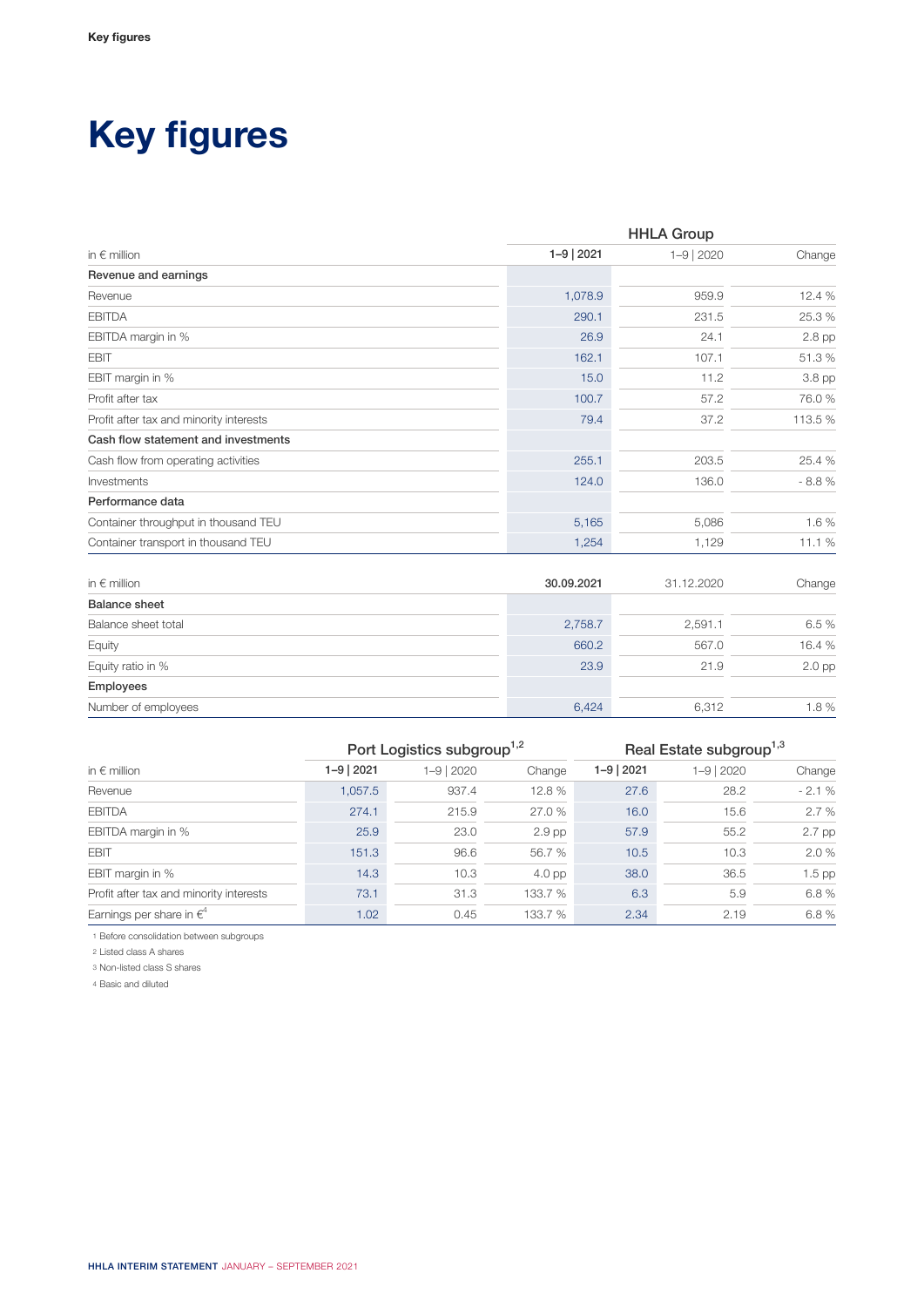Ladies and gentlemen.

The smallest disturbances can lead to drastic, unforeseeable changes. A butterfly flapping its wings in Brazil can cause a hurricane in Texas, as the meteorologist Edward Lorenz once said in the 1970s. And when several localised disturbances such as this occur simultaneously, the consequences are even more severe. When that happens, as can be seen at present, then delivery times for high-demand products can suddenly rise from within a day to several months. It is not just the effects of the coronavirus pandemic that have led to the current imbalance in the global supply of goods. A grounded container freighter in the Suez Canal, an Arctic cold front restricting oil production in the US state of Texas, the massive spread of the mountain pine beetle in the forests of Canada and its resulting impact on logging, a fire at a Japanese computer chip factory, and power supply problems in China – there have been a lot of butterflies flapping their wings this year. And these events not only affect production, but also logistics. When key export ports in China are closed for weeks due to the pandemic, this very quickly leads to hundreds of ships being backed up and millions of containers not being handled.

**All over the world, ports are having to deal with ever larger ships, pressure on prices, the need for greater efficiency and fierce competition. This is why stable customer relationships are more important than ever.**

The consequences of disrupted supply chains are also affecting operations at the Port of Hamburg. Almost all incoming ships are delayed – and not just by a couple of days, but sometimes by several weeks. We are working 24/7 at our facilities with both equipment and personnel operating at high capacity. Despite all the difficulties, our employees are doing their utmost to ensure that companies and consumers receive their goods as quickly as possible. The Port of Hamburg is an important logistical hub, especially on the route between Europe and Asia. Above all, the percentage of goods from China handled at the port continues to grow and now stands at approximately 37 percent of total volume. In view of this trend, it therefore makes sense to take our strategic partnership with one of the world's largest operators in the logistics sector, the Chinese company Cosco, to a new level. Provided that the relevant federal authorities grant their approval, Cosco Shipping Port Limited (CSPL) will acquire a minority stake of 35 percent in HHLA Container Terminal Tollerort (CTT). The corresponding agreement was signed by both parties in September.



After almost 40 years of doing business together, we are delighted to be strengthening the relationship with one of our most important customers in this way. This step is necessary in view of the massive changes that logistical value chains currently face. All over the world, ports are having to deal with ever larger ships, pressure on prices, the need for greater efficiency and increasingly fierce regional and international competition. This is why stable customer relationships are more important than ever. As a result of the agreement with CSPL, CTT will become a "preferred hub" in Europe, meaning it will be the preferred transshipment point for Cosco where cargo flows will be concentrated. This will secure capacity utilisation and employment at CTT.

The growing number of ships from China is not the only reason for HHLA's success in the current financial year. Contrary to our original assumptions, the ongoing disruptions to global supply chains and major ship delays are also leading to a temporary spike in storage fees in the second half of 2021 as a result of longer container dwell times at HHLA's terminals in Hamburg. Against this background, we have raised our revenue and earnings forecast for the current year. However, the lengths we are going to and the efforts we are making to overcome the current challenging circumstances should not be overlooked. We are constantly aware of our responsibility as a service provider for Germany as an industrialised nation.

Yours.

 $A.$   $Jit$   $ab$ 

Angela Titzrath Chairwoman of the Executive Board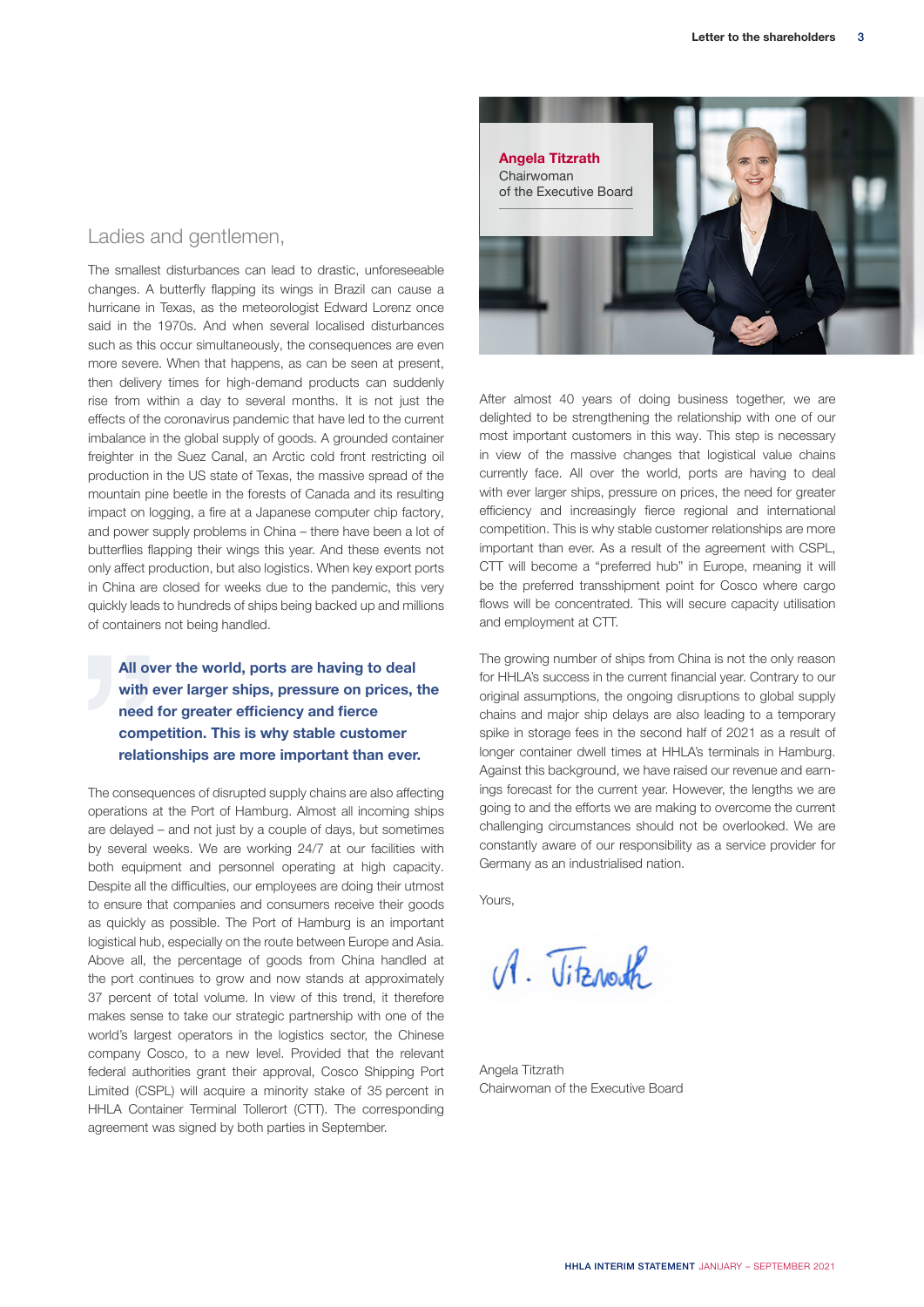## **Business development**

## Course of business and economic situation

#### Key figures

| in $\epsilon$ million         | 1-9   2021 $1-9$   2020  Change |       |                   |
|-------------------------------|---------------------------------|-------|-------------------|
| Revenue                       | 1,078.9                         | 959.9 | 12.4%             |
| <b>FBITDA</b>                 | 290.1                           |       | 231.5 25.3 %      |
| EBITDA margin in %            | 26.9                            | 24.1  | $2.8$ pp          |
| <b>FRIT</b>                   | 162.1                           | 107.1 | -51.3 %           |
| EBIT margin in %              | 15.0                            | 11.2  | 3.8 <sub>pp</sub> |
| Profit after tax and minority |                                 |       |                   |
| interests                     | 79.4                            |       | 37.2 113.5 %      |
| ROCE in %                     | 10.2                            | 6.9   | 3.3 <sub>pp</sub> |

#### **Significant events and transactions**

The first-time consolidation of 50.01 % of shares in Piattaforma Logistica Trieste S.r.l., Trieste, Italy (renamed HHLA PLT Italy S.r.l.), took place on the acquisition date of 7 January 2021. The company was included in HHLA's consolidated group as a fully consolidated company on 31 March 2021.

The first-time consolidation of 80.0 % of shares in Mülheim an der Ruhr-based iSAM AG and its three subsidiaries took place on the acquisition date of 19 January 2021. The companies were included in HHLA's consolidated group as fully consolidated companies on 31 March 2021.

Within the Port Logistics and Real Estate subgroups, both the key economic indicators for the first nine months of 2021 and HHLA's actual economic performance were largely in line with the performance forecast in the [2020 Combined Management](https://report.hhla.de/annual-report-2020/management-report) [Report](https://report.hhla.de/annual-report-2020/management-report) **E**. With the publication of the half-year results, expectations for container transport and revenue for the Port Logistics subgroup and the Group were already raised. Expectations for the development of revenue and EBIT in the current financial year were last raised in October. Changes in business forecast

There were no other particular events or transactions during the reporting period, either in HHLA's operating environment or within the Group, that had a significant impact on its results of operations, net assets and financial position. Earnings position, financial position

#### **Earnings position**

**Container handling** increased slightly by 1.6 % year-on-year to 5,165 thousand TEU (previous year: 5,086 thousand TEU). The loss of a Far East service in May 2020 was more than offset by the positive development of cargo volumes in the Far East and North and South America shipping regions as well as by the acquisition of an additional feeder service for the Baltic region in the third quarter. The international terminals recorded moderate growth in throughput volumes during the reporting period.

**Container transport** increased strongly by 11.1 % to 1,254 thousand TEU (previous year: 1,129 thousand TEU). The rise was confined to rail transport, which continued to benefit from the recovery in cargo volumes that had already started in the second half of 2020.

The HHLA Group's **revenue** increased by 12.4 % to € 1,078.9 million in the reporting period (previous year: € 959.9 million). This was mainly the result of a temporary spike in storage fees in the Container segment and the positive development of rail transport volumes.

**Other operating income** decreased by 5.6% to € 28.9 million (previous year: € 30.6 million). In the previous year, a liability from a contingent consideration agreed as part of the acquisition of Bionic Production GmbH was derecognised in profit and loss as a result of a new agreement with the seller. This amount had a significant effect on the decrease in other operating income.

**Operating expenses** rose by 7.4 % to € 952.1 million (previous year: € 886.8 million). While the increase in other operating expenses was largely in line with revenue growth, there was a significant increase in the cost of materials and personnel expenses and a slight rise in depreciation and amortisation. The marked increase in other operating expenses was due to higher expenses for consultancy and services for ongoing projects, primarily the restructuring of the Container segment and new activities in the Logistics segment.

The **operating result (EBIT)** improved by € 55.0 million or 51.3 % to € 162.1 million during the reporting period (previous year: € 107.1 million). The **EBIT margin** amounted to 15.0 % (previous year: 11.2 %). In the Port Logistics subgroup, EBIT increased by 56.7 % to  $\epsilon$  151.3 million (previous year: € 96.6 million). In the Real Estate subgroup, EBIT climbed 2.0 % to  $\epsilon$  10.5 million (previous year:  $\epsilon$  10.3 million).

Net expenses from the **financial result** fell by € 4.8 million or 18.6 % to  $\in$  20.8 million (previous year:  $\in$  25.6 million).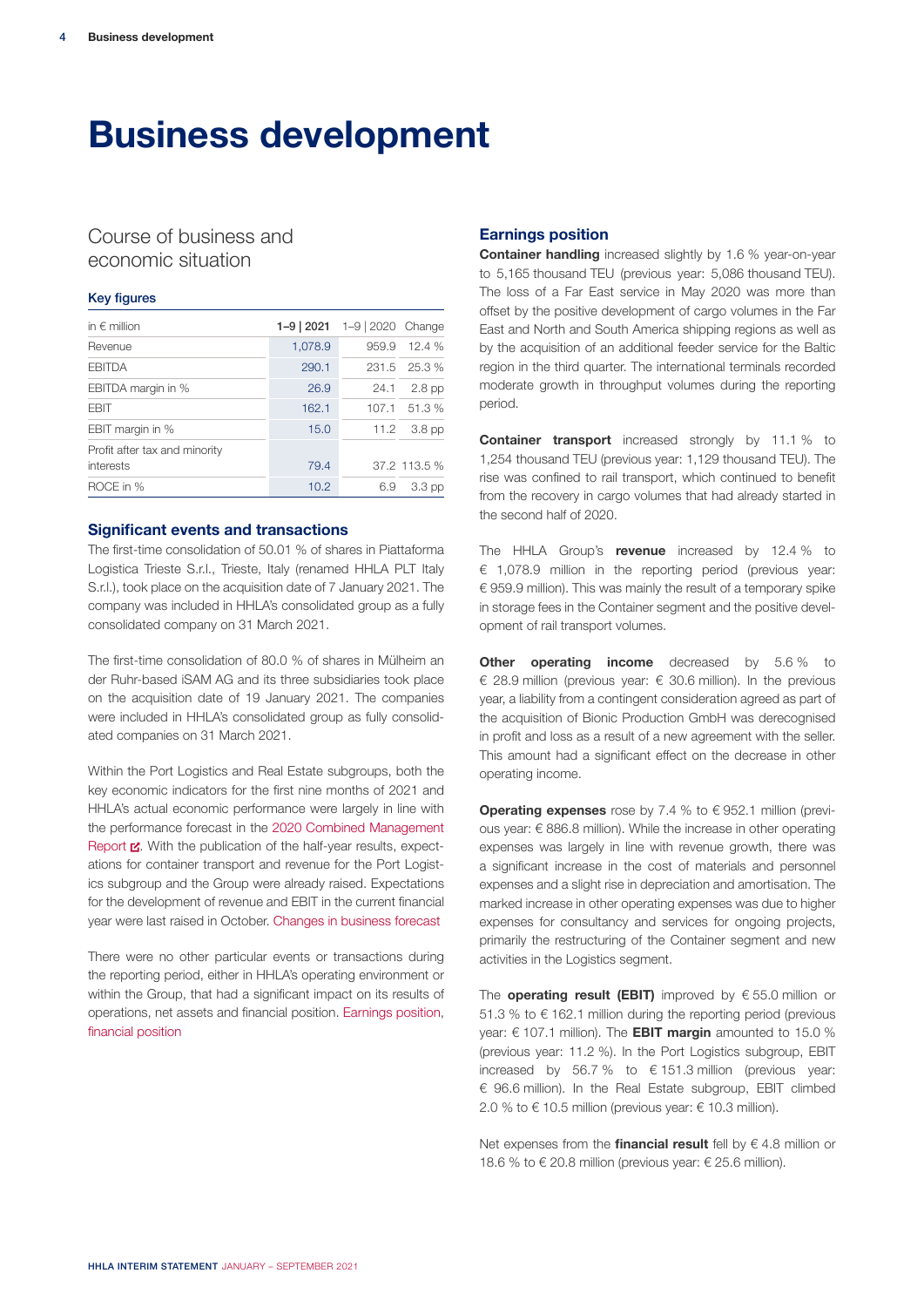**Profit after tax** increased by 76.0 %, from € 57.2 million to € 100.7 million. There was a strong year-on-year increase in **profit after tax and minority interests** to €79.4 million (previous year: € 37.2 million). **Earnings per share** amounted to € 1.06 (previous year: € 0.51). The listed Port Logistics subgroup achieved earnings per share of €1.02 (previous year: € 0.45). Earnings per share of the non-listed Real Estate subgroup were also up year-on-year at € 2.34 (previous year: € 2.19). The **return on capital employed (ROCE)** amounted to 10.2 % (previous year: 6.9 %).

#### **Financial position**

#### **Balance sheet analysis**

Compared with year-end 2020, the HHLA Group's **balance sheet total** grew by a total of € 167.6 million to € 2,758.7 million as of 30 September 2021 (31 December 2020: € 2,591.1 million).

#### Balance sheet structure

| in $\epsilon$ million         | 30.09.2021 | 31.12.2020 |
|-------------------------------|------------|------------|
| Assets                        |            |            |
| Non-current assets            | 2,244.3    | 2,150.9    |
| Current assets                | 514.4      | 440.2      |
|                               | 2,758.7    | 2,591.1    |
|                               |            |            |
| <b>Equity and liabilities</b> |            |            |
| Equity                        | 660.2      | 567.0      |
| Non-current liabilities       | 1,753.1    | 1,724.7    |
| <b>Current liabilities</b>    | 345.4      | 299.4      |
|                               | 2,758.7    | 2,591.1    |

On the assets side of the balance sheet, non-current **assets** rose by € 93.4 million to € 2,244.3 million (31 December 2020: € 2,150.9 million). The change was mainly due to property, plant and equipment, which also grew as a result of the firsttime consolidation of the new companies. **Current assets** rose by €74.2 million to €514.4 million (31 December 2020:  $\epsilon$  440.2 million). This was mainly attributable to the increase in cash, cash equivalents and short-term deposits as well as in trade receivables. There was an opposing effect from a decrease in receivables from related parties.

On the liabilities side, **equity** rose by € 93.2 million to € 660.2 million compared to the year-end figure for 2020 (31 December 2020: € 567.0 million). The increase was mainly due to the positive result for the reporting period of € 100.7 million and a contribution in kind as part of a capital increase from scrip dividend rights in subscribed capital and capital reserves less transaction costs. Furthermore, the interest-induced change in actuarial gains including the tax effect not recognised in profit or loss and the increase in noncontrolling interests due to the first-time consolidation of the

new companies had an increasing effect. There was an opposing effect from the distribution of dividends and the reclassification to financial liabilities of the potential obligation from a put option in connection with the first-time consolidation of HHLA PLT Italy. The equity ratio increased to 23.9 % (31 December 2020: 21.9 %).

**Non-current liabilities** rose by € 28.4 million to € 1,753.1 million (31 December 2020: € 1,724.7 million). The increase is primarily due to the rise in non-current financial liabilities. There was an opposing effect from the interest-related decrease in pension provisions and from a reduction in noncurrent liabilities to related parties. The rise in **current liabilities** of € 46.0 million to € 345.5 million (31 December 2020: € 299.4 million) is primarily a result of the increase in trade payables and other non-financial liabilities.

#### **Investment analysis**

**Capital expenditure** in the reporting period totalled € 124.0 million, and was thus well below the prior-year figure of € 136.0 million. Capital expenditure in the first nine months of 2021 focused mainly on the procurement of large-scale equipment for horizontal transport, storage cranes and container gantry cranes at HHLA's container terminals, primarily in the Port of Hamburg. Investments were also made in the expansion of the hinterland terminals and the purchase of container wagons and locomotives in the METRANS Group, as well as in the development of the Speicherstadt historical warehouse district in Hamburg.

#### **Liquidity analysis**

Cash flow from **operating activities** rose by € 51.6 million to € 255.1 million as of 30 September 2021 (previous year: € 203.5 million). This was mainly due to the year-on-year increase in EBIT and the year-on-year rise in trade payables and other liabilities. There was an opposing effect from the year-onyear increase in income tax paid and the rise in trade receivables and other assets.

**Investing activities** led to a net cash outflow of € - 133.8 million (previous year: € - 92.0 million). This primarily resulted from payments (previous year: proceeds) for shortterm deposits and a year-on-year increase in payments for the acquisition of shares in consolidated companies. There was an opposing effect from the year-on-year decrease in payments for investments in property, plant and equipment.

**Cash flow from financing activities** of € - 89.5 million was € 34.2 million below the prior-year figure of  $∈$  - 123.7 million. This was primarily due to new financial loans as compared with the previous year and lower dividend payments, or a lower payment for settlement obligations.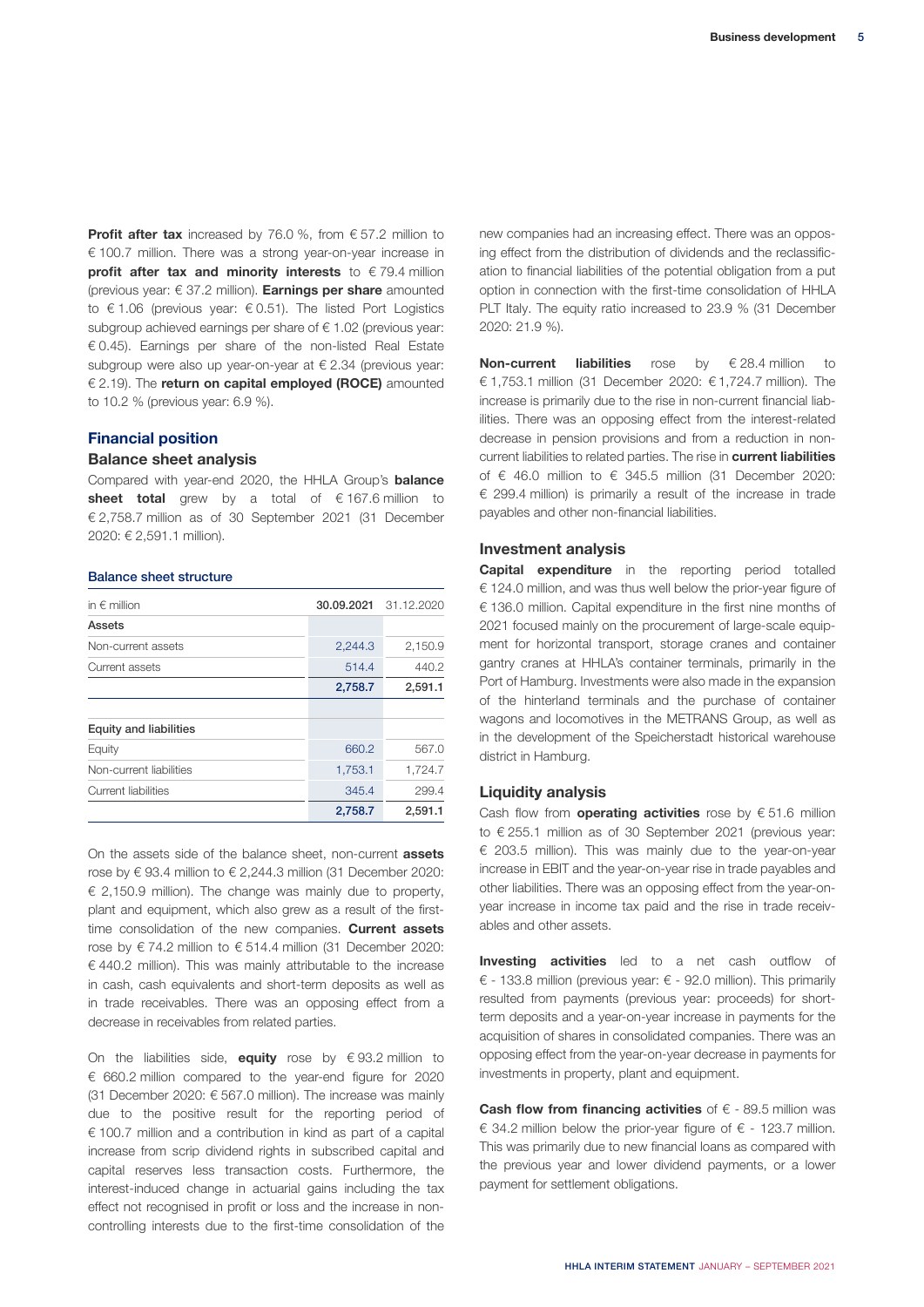**Financial funds** totalled € 201.3 million as of 30 September 2021 (30 September 2020: € 193.5 million). Including all shortterm deposits, the Group's available liquidity at the end of the third quarter of 2021 amounted to  $\epsilon$  251.3 million (30 September 2020: € 213.5 million). As of 30 September 2021, available liquidity comprises cash pooling receivables from HGV amounting to € 65.8 million (30 September 2020: € 86.0 million) as well as cash, cash equivalents and short-term deposits of € 185.5 million (30 September 2020: € 127.5 million).

#### Liquidity analysis

| in $\epsilon$ million               | $1 - 9$   2021 | $1 - 9$   2020 |
|-------------------------------------|----------------|----------------|
| Financial funds as of 01.01.        | 168.8          | 208.0          |
| Cash flow from operating activities | 255.1          | 203.5          |
| Cash flow from investing activities | $-133.8$       | $-92.0$        |
| Free cash flow                      | 121.3          | 111.5          |
| Cash flow from financing activities | $-89.5$        | $-123.7$       |
| Change in financial funds           | 32.5           | $-14.5$        |
| Financial funds as of 30.09.        | 201.3          | 193.5          |
| Short-term deposits                 | 50.0           | 20.0           |
| Available liquidity                 | 251.3          | 213.5          |

### Segment performance

#### **Container segment**

#### Key figures

| in $\epsilon$ million                   | 1-9   2021 $1-9$   2020  Change |       |          |
|-----------------------------------------|---------------------------------|-------|----------|
| Revenue                                 | 620.0                           | 548.4 | 13.1 %   |
| <b>EBITDA</b>                           | 182.9                           | 139.1 | 31.5%    |
| EBITDA margin in %                      | 29.5                            | 25.4  | $4.1$ pp |
| FBIT                                    | 107.9                           | 68.7  | 57.2 %   |
| EBIT margin in %                        | 17.4                            | 12.5  | $4.9$ pp |
| Container throughput<br>in thousand TEU | 5,165                           | 5.086 | 1.6%     |

In the first nine months of 2021, **container throughput** at **HHLA's container terminals** increased slightly year-on-year by 1.6 % to 5,165 thousand standard containers (TEU) (previous year: 5,086 thousand TEU). The pandemic-related volume shortfalls in the previous year and the loss of a Far East service in May 2020 were more than offset.

At 4,712 thousand TEU, throughput volume at HHLA's three **Hamburg container terminals** was up 1.3 % on the same period last year (previous year: 4,654 thousand TEU). The positive development of cargo volumes was largely due to the Far East as well as North and South America shipping regions. Following a moderate decline in volumes in the first half of the year, the acquisition of an additional feeder service for the Baltic region in the third quarter led to a slight year-on-year increase in feeder traffic in the reporting period. At 20.0 %, the proportion of seaborne handling by feeders was on a par with the previous year.

Throughput volumes at the **international container terminals** in Odessa and Tallinn rose moderately by 4.8 % to 453 thousand TEU (previous year: 432 thousand TEU), thereby returning to the pre-pandemic level of 2019. Only RoRo ships – and no container ships – were processed at the Trieste container terminal during the first nine months of 2021.

Segment **revenue** increased strongly year-on-year by 13.1 % to € 620.0 million in the first three quarters of 2021 (previous year: € 548.4 million). The slight increase in volume of 1.6 % was easily exceeded by the increase in average revenue. Revenue per container handled at the quayside rose by 12.0 % year-on-year. This was due to a temporary spike in storage fees as a result of ongoing ship delays. In addition to the pandemic-related delays in ship departures, the blocking of the Suez Canal in March also led to longer dwell times that boosted storage revenue. Furthermore, the revenue from the Trieste container terminal was recognised for the first time.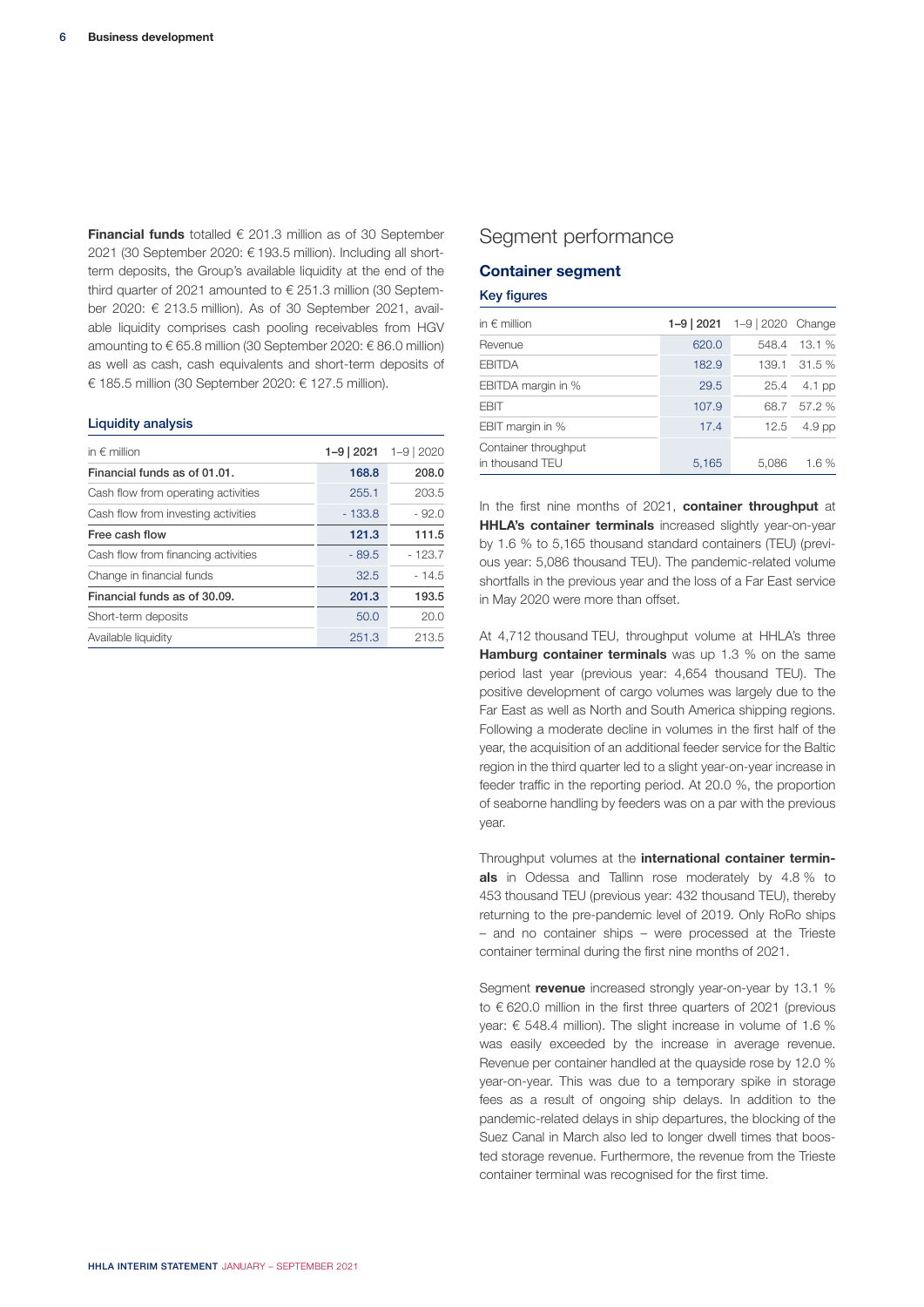EBIT costs increased significantly by 6.7 % year-on-year during the reporting period. The additional expenses compared with the previous year were primarily attributable to the higher storage load, resulting in an increased use of both personnel and materials. Further burdens included additional provisions for the restructuring measures currently being implemented, increases in union wage rates and start-up costs relating to the launch of container terminal operations in Trieste.

Against the backdrop of a temporary increase in average revenue caused by the spike in storage fees and the pandemicrelated low comparative base of the previous year, and in spite of the above mentioned increase in expenses, the **operating result (EBIT)** rose by 57.2 % to  $\epsilon$  107.9 million (previous year:  $\epsilon$  68.7 million). The EBIT margin increased by 4.9 percentage points to a good level of 17.4 %.

In the first nine months of 2021, HHLA continued to invest in climate-friendly handling equipment. For example, HHLA Container Terminal Tollerort (CTT) took delivery of eight new hybrid transport vehicles and HHLA Container Terminal Burchardkai (CTB) took delivery of ten. These vehicles consume considerably less fuel than diesel-powered equipment. With the expansion and partial retrofit of its existing block storage system, CTB also contributed to the ongoing efforts to modernise and enhance the efficiency of our terminals. At the Container Terminal Altenwerder (CTA), the fleet was expanded with the addition of eleven further lower-emission, battery-powered automated guided vehicles (AGVs). An additional eleven have been ordered and will be delivered in 2023. On their arrival, the conversion to battery-powered AGVs will have been completed. Furthermore, the first battery-powered tractors were put into operation. The HHLA container terminals abroad also invested in site expansion and more energy-efficient equipment. For example, the container terminal in Tallinn acquired two container gantry cranes from CTB.

#### **Intermodal segment**

#### Key figures

| in $\epsilon$ million                  | 1-9   2021 $1-9$   2020  Change |       |                   |
|----------------------------------------|---------------------------------|-------|-------------------|
| Revenue                                | 383.2                           | 348.7 | 9.9%              |
| <b>FBITDA</b>                          | 114.2                           | 94.8  | -20.4 %           |
| EBITDA margin in %                     | 29.8                            | 27.2  | $2.6$ pp          |
| <b>FBIT</b>                            | 79.5                            | 62.4  | -27.5 %           |
| EBIT margin in %                       | 20.8                            | 17.9  | 2.9 <sub>pp</sub> |
| Container transport<br>in thousand TFU | 1,254                           | 1.129 | 11.1%             |

In the highly competitive market for container traffic in the hinterland of major seaports, HHLA's transport companies recorded strong volume growth in the first nine months of 2021. **Container transport** increased by a total of 11.1 % to 1,254 thousand TEU (previous year: 1,129 thousand TEU). Rail continued to benefit more than road from the recovery in freight volumes that began in the second half of 2020. Rail transport increased by an impressive 14.0 % year-on-year to 1,021 thousand TEU (previous year: 895 thousand TEU). Growth in the third quarter was slower, however, due to the strong recovery in volume already recorded in the same quarter last year. The growth in volume during the first nine months was widely diversified. In a persistently challenging market environment, road transport volumes of 233 thousand TEU were on a par with the previous year (previous year: 234 thousand TEU).

At € 383.2 million, **revenue** rose by 9.9 % year-on-year (previous year:  $\epsilon$  348.7 million). However, this increase failed to match the development in transport volumes: although the advantageous rail share of HHLA's total intermodal transportation rose from 79.3 % to 81.4 %, average revenue per TEU decreased as a result of changes to the structure of freight flows.

In light of the positive trend in volume and revenue, the **operating result (EBIT)** increased by 27.5 % to  $\epsilon$  79.5 million in the reporting period (previous year: € 62.4 million). This figure includes a higher subsidy for route prices of € 11 million granted retroactively.

#### **Logistics segment**

#### Key figures

| in $\epsilon$ million | 1-9   2021  1-9   2020  Change |        |                 |
|-----------------------|--------------------------------|--------|-----------------|
| Revenue               | 51.7                           |        | $37.9$ $36.4%$  |
| <b>FBITDA</b>         | 4.0                            |        | $5.4 - 25.7 %$  |
| EBITDA margin in %    | 7.8                            |        | $14.4 - 6.6$ pp |
| <b>EBIT</b>           | $-2.4$                         | $-3.6$ | pos.            |
| EBIT margin in %      | $-4.7$                         | $-9.5$ | pos.            |
| At-equity earnings    | 2.2                            | 1.7    | 30.2%           |

The consolidated companies reported **revenue** of € 51.7 million in the first nine months, up 36.4 % on the prioryear figure (previous year: € 37.9 million). The first-time consolidation of iSAM AG (including its three subsidiaries), an automation technology specialist, in the first quarter of 2021, as well as strong revenue growth in the vehicle logistics division, made significant contributions to this positive trend.

The **operating result (EBIT)** recorded a loss of  $\epsilon$  2.4 million in the reporting period (previous year:  $\epsilon$  - 3.6 million). This was caused by start-up losses of new activities. By contrast, the vehicle logistics division was able to strongly improve its result.

Revenues of those companies included in **at-equity earnings** rose strongly in total during the first nine months. At-equity earnings increased to  $\epsilon$  2.2 million (previous year:  $\epsilon$  1.7 million).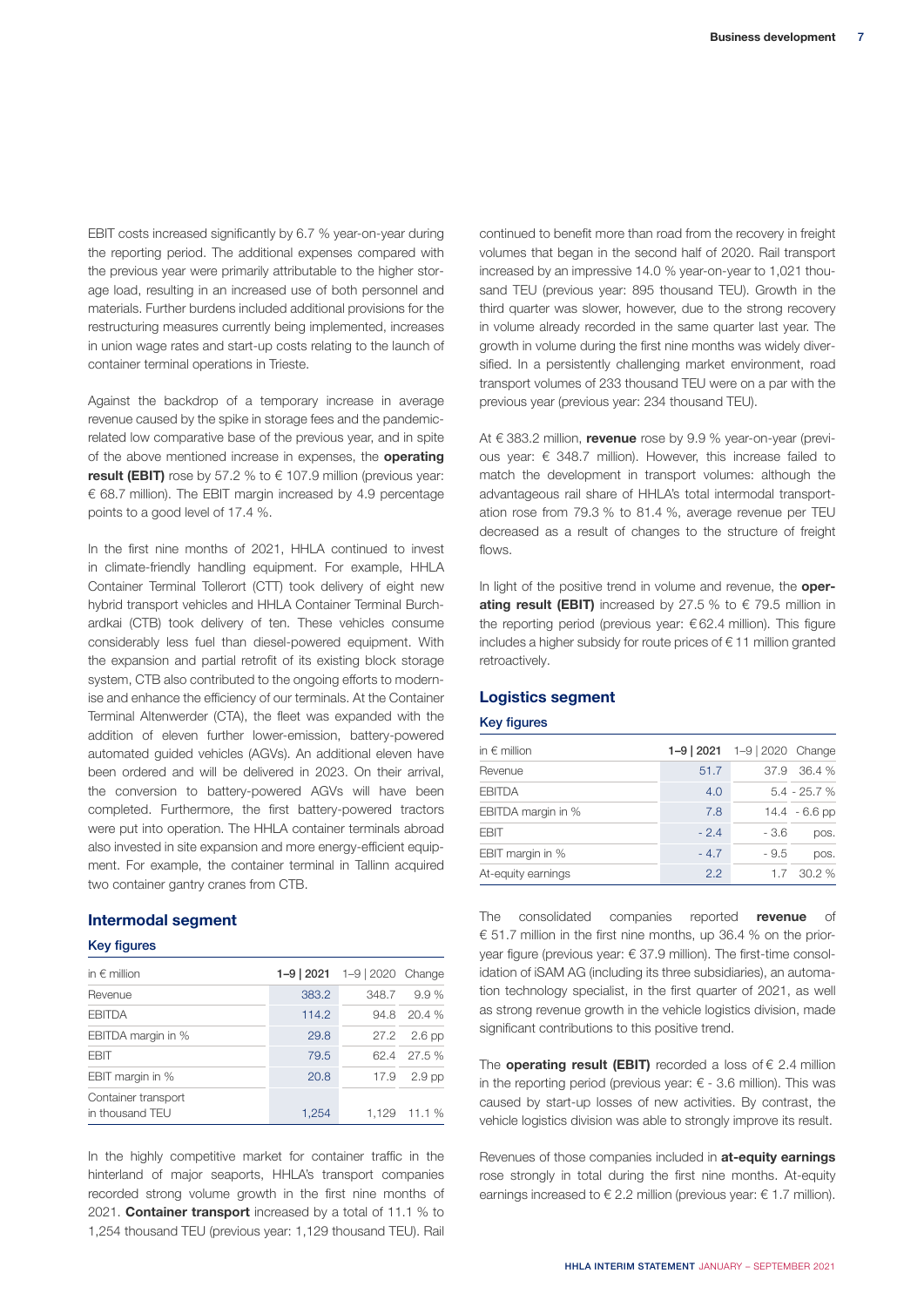#### **Real Estate segment**

#### Key figures

| in $\epsilon$ million | 1-9   2021  1-9   2020  Change |      |                |
|-----------------------|--------------------------------|------|----------------|
| Revenue               | 27.6                           |      | $28.2 - 2.1\%$ |
| <b>FBITDA</b>         | 16.0                           |      | $15.6$ $2.7\%$ |
| EBITDA margin in %    | 57.9                           |      | 55.2 2.7 pp    |
| <b>FBIT</b>           | 10.5                           |      | 10.3 2.0 %     |
| EBIT margin in %      | 38.0                           | 36.5 | $1.5$ pp       |

Hamburg's office rental market recorded a strong upswing in the third quarter as a result of the general economic recovery. According to Grossmann & Berger's latest market report, 360,000  $\text{m}^2$  of office space was let as of 30 September; 44.0 % more than the weak prior-year figure. By contrast, the vacancy rate in Hamburg increased year-on-year to 3.8 % (previous year: 3.3 %).

HHLA's properties in the Speicherstadt historical warehouse district and the fish market area, which were much less affected by strong market fluctuations during the coronavirus pandemic, continued to make steady progress in the third quarter with almost full occupancy.

**Revenue** fell slightly by 2.1 % in the reporting period to € 27.6 million (previous year: € 28.2 million). The revenue-based rent agreements, which due to the pandemic were only reactivated during the course of the year, and a planned revenue shortfall caused by the renovation of a property could not be fully offset by increased rental income from individual properties.

Despite this slight fall in revenue, the cumulative **operating result (EBIT)** rose by 2.0 % to  $\epsilon$  10.5 million in the reporting period (previous year: € 10.3 million). In addition to slightly lower maintenance volumes, receivables from the previous year which were written down in the course of the Covid-19 pandemic had a positive effect on earnings.

### Changes in business forecast

With the publication of the half-year results, expectations for container transport and revenue for the Port Logistics subgroup and the Group were already raised. Based on preliminary figures for the company's performance during the first nine months of the year, the Executive Board recently raised its forecast for revenue and EBIT in the current financial year in an ad-hoc announcement on 20 October 2021. Extraordinary, non-recurring earnings effects in the Port Logistics subgroup were a significant factor in adjusting the annual forecast. In contrast to original assumptions, the ongoing disruptions in global supply chains and the associated massive ship delays also led to a temporary spike in storage fees as a result of longer container dwell times at HHLA's terminals in Hamburg. In addition, a higher subsidy for route prices of  $\epsilon$  11 million granted retroactively made a positive contribution to the Port Logistics subgroup's earnings. Earnings position

For the **Port Logistics subgroup**, a moderate increase in container throughput is expected again, as is a significant increase in container transport compared to the previous year. HHLA now expects revenue for the 2021 financial year to come to around  $\epsilon$  1,410 million (previously: significant increase compared to the previous year). Against the background of the aforementioned extraordinary earnings effects, the forecast for the operating result (EBIT) of the Port Logistics subgroup is being raised and will come to around € 190 million (previously: range of  $\epsilon$  140 million to  $\epsilon$  165 million).

The revenue and operating result (EBIT) of the **Real Estate subgroup** are expected to be on a par with the previous year's level (previously: slight increase in revenue).

At the **Group level**, a strong increase in revenue compared to the previous year is expected. Revenue is expected to come to around € 1,450 million. The forecast for the Group operating result (EBIT) was raised in response to the positive developments in the Port Logistics subgroup. It is now at around € 205 million (previously: range of € 153 million to € 178 million).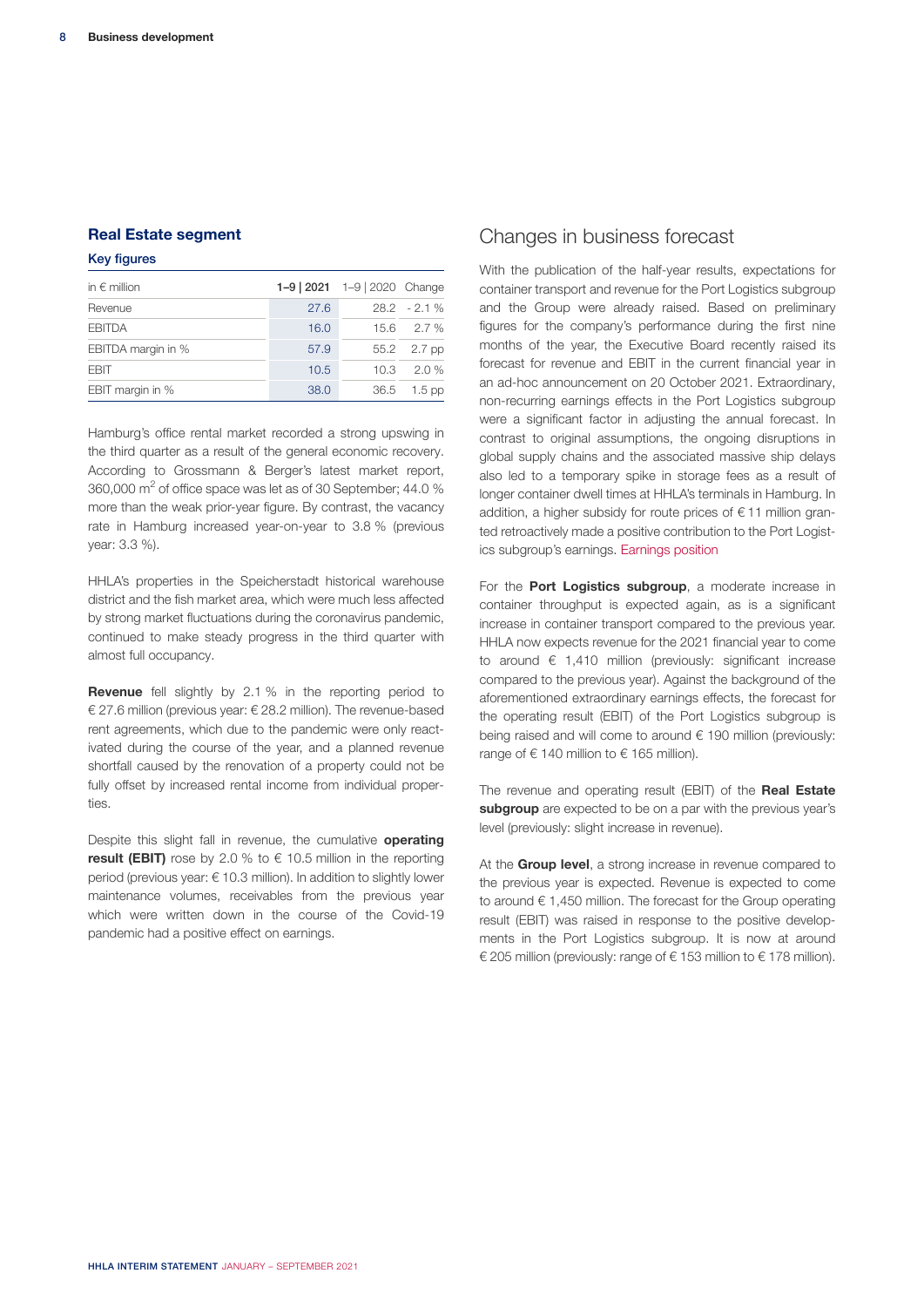As a result of the ongoing disruptions to global supply chains, investments in assets for the Container and Intermodal segments for the 2021 financial year will be delayed until 2022. Investments of  $\epsilon$  200 million are now expected at the Group level for 2021 (previously: range of  $\epsilon$  250 to  $\epsilon$  280 million). Around € 175 million of this is attributed to the Port Logistics subgroup (previously:  $\in$  220 to  $\in$  250 million).

Hamburg, 1 November 2021

Hamburger Hafen und Logistik Aktiengesellschaft The Executive Board

A. Vitenouth

F. Hansen

Angela Titzrath Jens Hansen

 $\mathbb{R}$ 

Dr. Roland Lappin Torben Seebold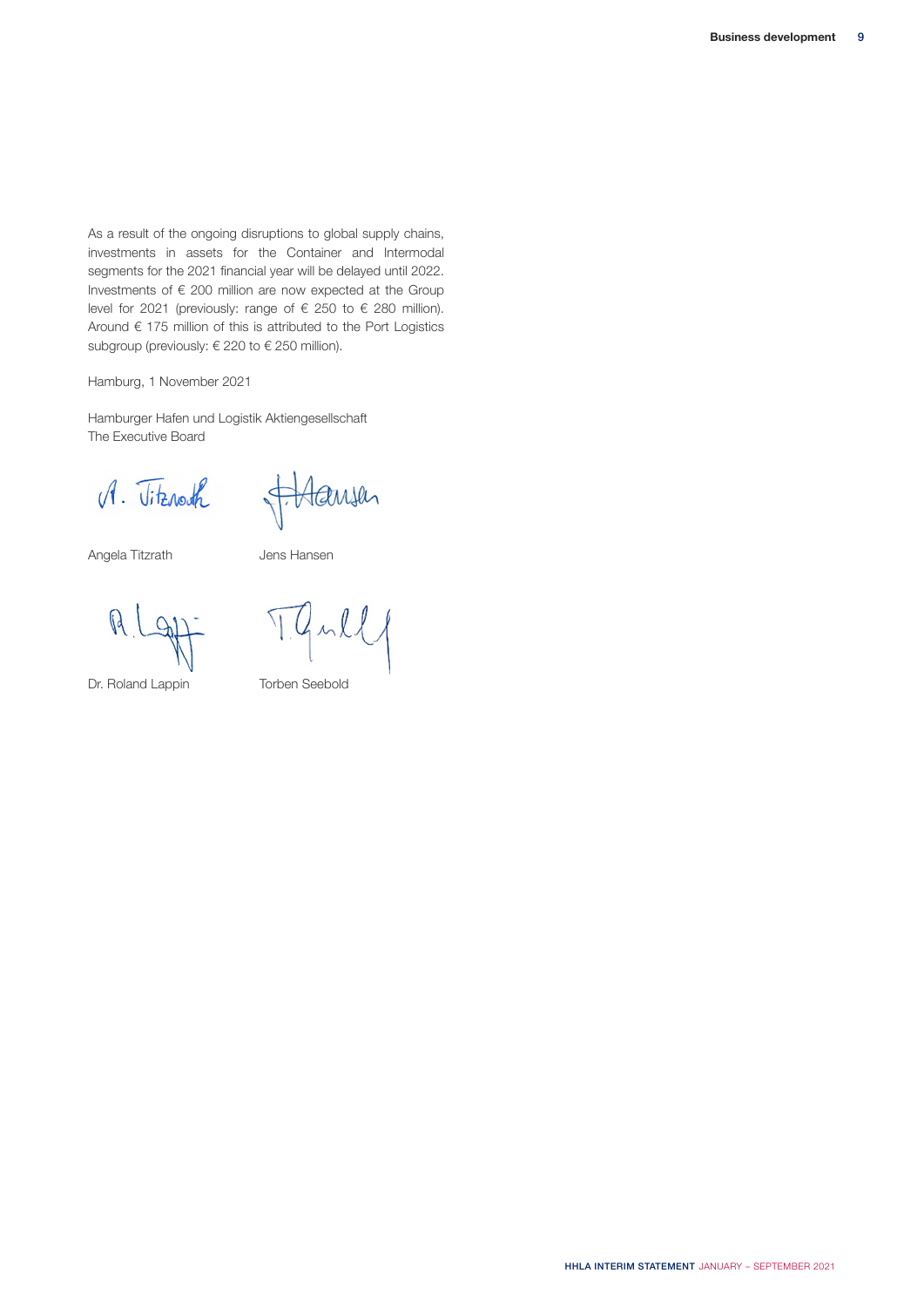## **Additional financial information**

#### Income statement

| in $\epsilon$ thousand                                                  | $1 - 9$   2021<br>Group | $1 - 9$   2021<br>Port Logistics | $1 - 9$   2021<br><b>Real Estate</b> | $1 - 9$   2021<br>Consolidation |
|-------------------------------------------------------------------------|-------------------------|----------------------------------|--------------------------------------|---------------------------------|
| Revenue                                                                 | 1,078,882               | 1,057,489                        | 27,639                               | $-6,246$                        |
| Changes in inventories                                                  | 3,316                   | 3,316                            | $\Omega$                             | $\Omega$                        |
| Own work capitalised                                                    | 3,059                   | 2,254                            | $\Omega$                             | 805                             |
| Other operating income                                                  | 28,916                  | 24,594                           | 5,458                                | $-1,136$                        |
| Cost of materials                                                       | $-297,430$              | $-292,342$                       | $-5,532$                             | 444                             |
| Personnel expenses                                                      | $-413,820$              | $-411,967$                       | $-1,853$                             | $\bigcirc$                      |
| Other operating expenses                                                | $-112,800$              | $-109,230$                       | $-9,704$                             | 6,133                           |
| Earnings before interest, taxes, depreciation and amortisation (EBITDA) | 290,123                 | 274,114                          | 16,008                               | $\mathbf{0}$                    |
| Depreciation and amortisation                                           | $-128,032$              | $-122,804$                       | $-5,498$                             | 270                             |
| Earnings before interest and taxes (EBIT)                               | 162,091                 | 151,310                          | 10,511                               | 270                             |
| Earnings from associates accounted for using the equity method          | 2,606                   | 2,606                            | $\Omega$                             | 0                               |
| Interest income                                                         | 604                     | 658                              | 26                                   | $-80$                           |
| Interest expenses                                                       | $-24,012$               | $-22,139$                        | $-1,953$                             | 80                              |
| Other financial result                                                  | $\Omega$                | 0                                | $\Omega$                             | $\circ$                         |
| <b>Financial result</b>                                                 | $-20,801$               | $-18,875$                        | $-1,927$                             | $\mathbf{0}$                    |
| Earnings before tax (EBT)                                               | 141,289                 | 132,435                          | 8,585                                | 270                             |
| Income tax                                                              | $-40,609$               | $-38,075$                        | $-2,467$                             | $-67$                           |
| Profit after tax                                                        | 100,681                 | 94,360                           | 6,118                                | 203                             |
| of which attributable to non-controlling interests                      | 21,304                  | 21,304                           | $\Omega$                             |                                 |
| of which attributable to shareholders of the parent company             | 79,376                  | 73,056                           | 6,321                                |                                 |
| Earnings per share, basic and diluted, in $\epsilon$                    | 1.06                    | 1.02                             | 2.34                                 |                                 |

| in $\epsilon$ thousand                                         | $1 - 9$   2021<br>Group | $1 - 9$   2021<br>Port Logistics | $1 - 9$   2021<br><b>Real Estate</b> | $1 - 9$   2021<br>Consolidation |
|----------------------------------------------------------------|-------------------------|----------------------------------|--------------------------------------|---------------------------------|
|                                                                |                         |                                  |                                      | 203                             |
| Profit after tax                                               | 100,681                 | 94,360                           | 6,118                                |                                 |
| Components which cannot be transferred to the income statement |                         |                                  |                                      |                                 |
| Actuarial gains/losses                                         | 29,068                  | 28,627                           | 441                                  |                                 |
| Deferred taxes                                                 | $-9,382$                | $-9,239$                         | $-142$                               |                                 |
| Total                                                          | 19,686                  | 19,388                           | 299                                  |                                 |
| Components which can be transferred to the income statement    |                         |                                  |                                      |                                 |
| Foreign currency translation differences                       | 5,506                   | 5,506                            | $\Omega$                             |                                 |
| Deferred taxes                                                 | - 6                     | $-6$                             | $\Omega$                             |                                 |
| Other                                                          | $-1$                    | $-1$                             | $\Omega$                             |                                 |
| Total                                                          | 5,499                   | 5,499                            | $\mathbf 0$                          | 0                               |
| Income and expense recognised directly in equity               | 25,185                  | 24,887                           | 299                                  | 0                               |
| Total comprehensive income                                     | 125,866                 | 119,247                          | 6,417                                | 203                             |
| of which attributable to non-controlling interests             | 21,893                  | 21,893                           | $\Omega$                             |                                 |
| of which attributable to shareholders of the parent company    | 103,973                 | 97,354                           | 6,619                                |                                 |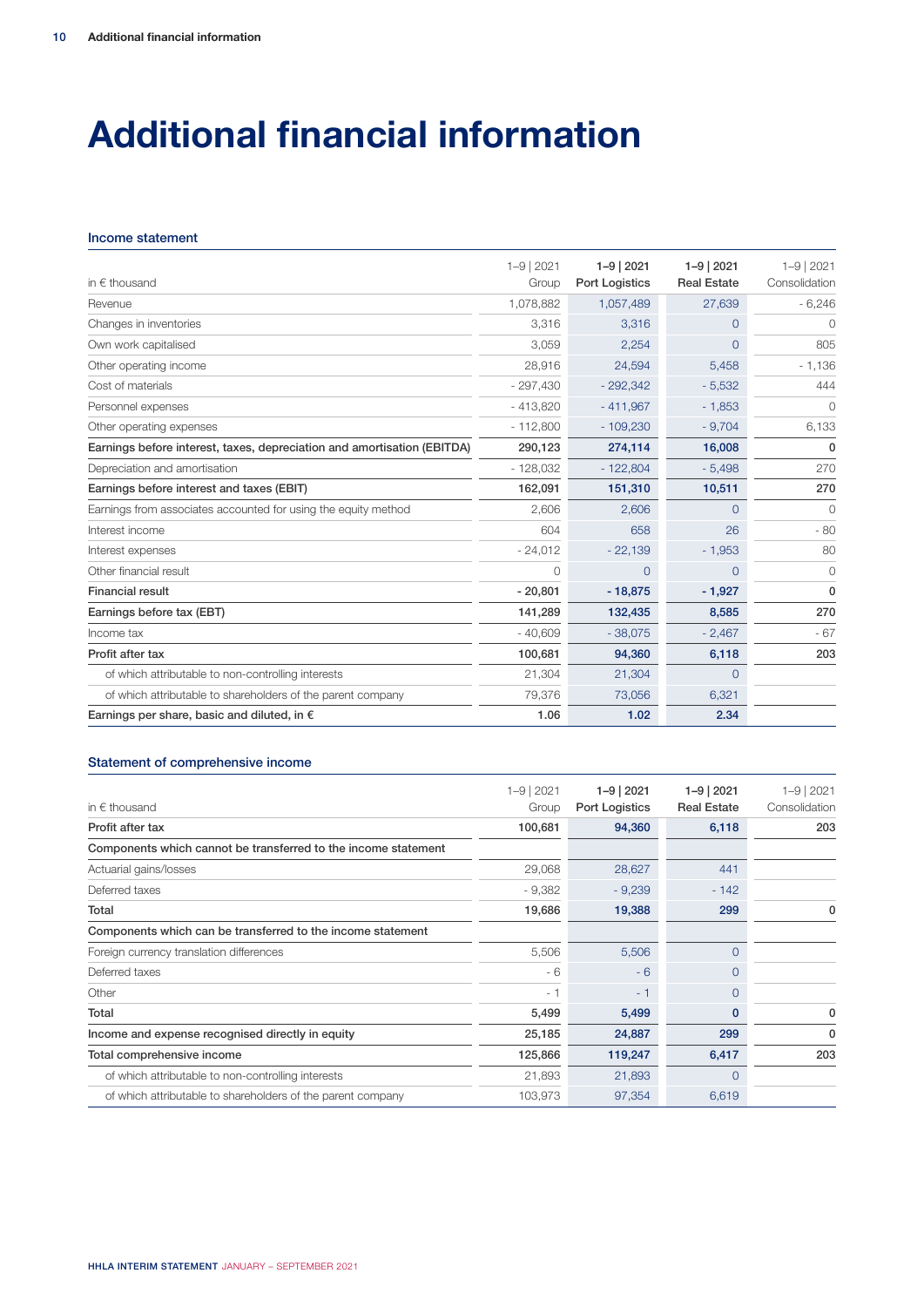#### Income statement

| in $\epsilon$ thousand                                                  | $1 - 9$   2020<br>Group | $1 - 9$   2020<br><b>Port Logistics</b> | $1 - 9$   2020<br><b>Real Estate</b> | $1 - 9$   2020<br>Consolidation |
|-------------------------------------------------------------------------|-------------------------|-----------------------------------------|--------------------------------------|---------------------------------|
| Revenue                                                                 | 959,888                 | 937,406                                 | 28,233                               | $-5,751$                        |
| Changes in inventories                                                  | 329                     | 329                                     | $\Omega$                             | $\cap$                          |
| Own work capitalised                                                    | 3,058                   | 2,349                                   | $\Omega$                             | 709                             |
| Other operating income                                                  | 30,645                  | 27,120                                  | 4,634                                | $-1,109$                        |
| Cost of materials                                                       | $-280,066$              | $-274,795$                              | $-5,733$                             | 462                             |
| Personnel expenses                                                      | $-381,586$              | $-379,837$                              | $-1,749$                             | $\bigcirc$                      |
| Other operating expenses                                                | $-100,774$              | $-96,665$                               | $-9,798$                             | 5,689                           |
| Earnings before interest, taxes, depreciation and amortisation (EBITDA) | 231,494                 | 215,907                                 | 15,587                               | 0                               |
| Depreciation and amortisation                                           | $-124,353$              | $-119,341$                              | $-5,281$                             | 269                             |
| Earnings before interest and taxes (EBIT)                               | 107,141                 | 96,566                                  | 10,306                               | 269                             |
| Earnings from associates accounted for using the equity method          | 1,658                   | 1,658                                   | $\Omega$                             | $\Omega$                        |
| Interest income                                                         | 1,237                   | 1,307                                   | 24                                   | $-94$                           |
| Interest expenses                                                       | $-28,461$               | $-26,472$                               | $-2,083$                             | 94                              |
| Other financial result                                                  | $\Omega$                | $\Omega$                                | $\Omega$                             | $\circ$                         |
| <b>Financial result</b>                                                 | $-25,566$               | $-23,507$                               | $-2,059$                             | 0                               |
| Earnings before tax (EBT)                                               | 81,575                  | 73,059                                  | 8,247                                | 269                             |
| Income tax                                                              | $-24,372$               | $-21,774$                               | $-2,531$                             | $-67$                           |
| Profit after tax                                                        | 57,203                  | 51,285                                  | 5,716                                | 202                             |
| of which attributable to non-controlling interests                      | 20,031                  | 20,031                                  | $\Omega$                             |                                 |
| of which attributable to shareholders of the parent company             | 37,172                  | 31,254                                  | 5,918                                |                                 |
| Earnings per share, basic and diluted, in $\epsilon$                    | 0.51                    | 0.45                                    | 2.19                                 |                                 |

| in $\epsilon$ thousand                                         | $1 - 9$   2020<br>Group | $1 - 9$   2020<br>Port Logistics | $1 - 9$   2020<br><b>Real Estate</b> | $1 - 9$   2020<br>Consolidation |
|----------------------------------------------------------------|-------------------------|----------------------------------|--------------------------------------|---------------------------------|
| Profit after tax                                               | 57,203                  | 51,285                           | 5,716                                | 202                             |
| Components which cannot be transferred to the income statement |                         |                                  |                                      |                                 |
| Actuarial gains/losses                                         | $-17,674$               | $-17,286$                        | $-388$                               |                                 |
| Deferred taxes                                                 | 5,704                   | 5,579                            | 125                                  |                                 |
| Total                                                          | $-11,970$               | $-11,707$                        | $-263$                               |                                 |
| Components which can be transferred to the income statement    |                         |                                  |                                      |                                 |
| Foreign currency translation differences                       | $-14,270$               | $-14,270$                        | $\Omega$                             |                                 |
| Deferred taxes                                                 | $\bigcap$               | 0                                | $\Omega$                             |                                 |
| Other                                                          | $-166$                  | $-166$                           | $\Omega$                             |                                 |
| Total                                                          | $-14,436$               | $-14,436$                        | $\Omega$                             | 0                               |
| Income and expense recognised directly in equity               | $-26,406$               | $-26,143$                        | $-263$                               |                                 |
| Total comprehensive income                                     | 30,797                  | 25,142                           | 5,453                                | 202                             |
| of which attributable to non-controlling interests             | 19,615                  | 19,615                           | $\Omega$                             |                                 |
| of which attributable to shareholders of the parent company    | 11,182                  | 5,527                            | 5,655                                |                                 |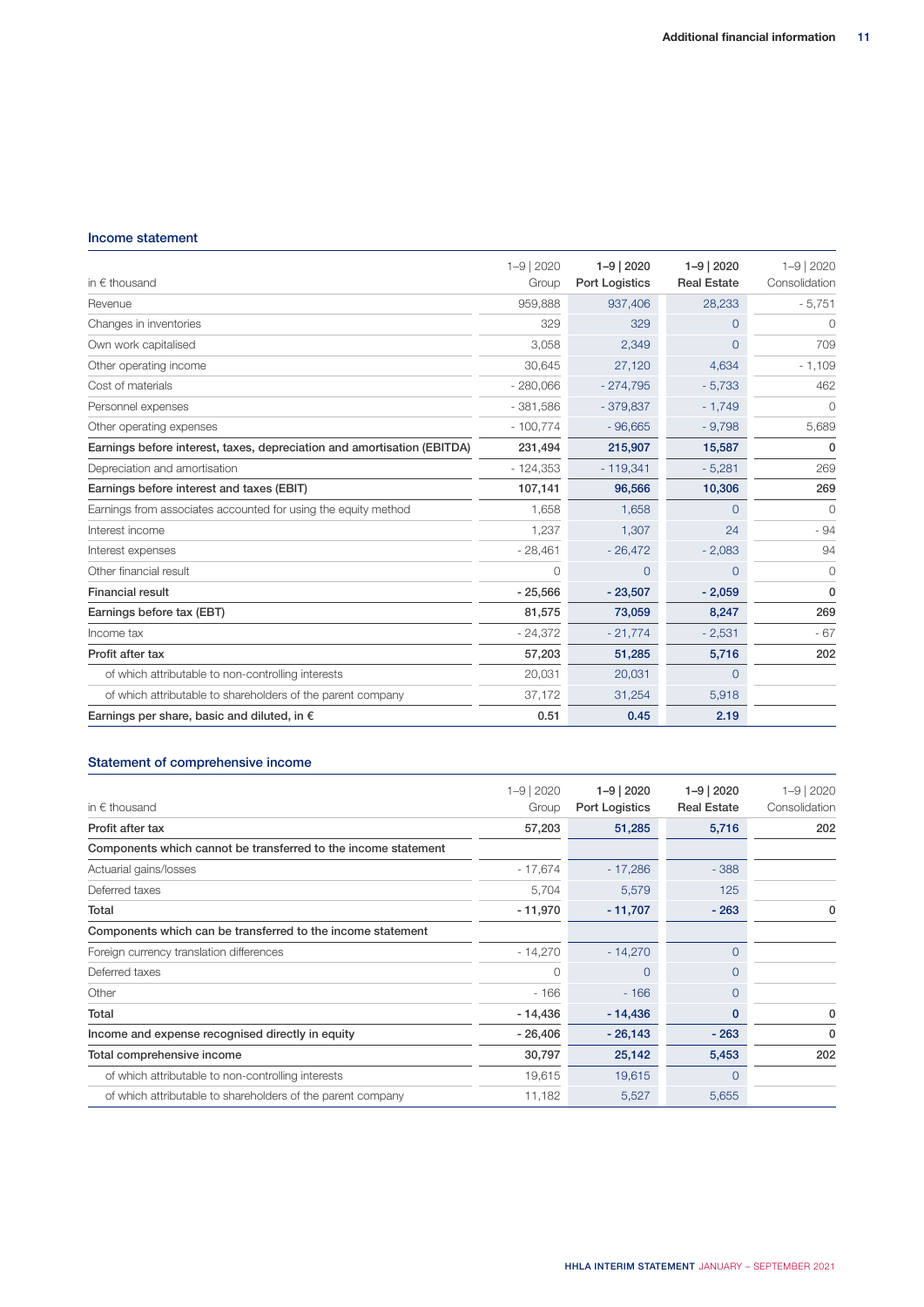#### Income statement

| in $\epsilon$ thousand                                                  | 7-9   2021<br>Group | 7-9   2021<br><b>Port Logistics</b> | 7-9   2021<br><b>Real Estate</b> | 7-9   2021<br>Consolidation |
|-------------------------------------------------------------------------|---------------------|-------------------------------------|----------------------------------|-----------------------------|
| Revenue                                                                 | 369,725             | 362,402                             | 9,255                            | $-1,932$                    |
| Changes in inventories                                                  | 1.747               | 1.747                               | 0                                | $\bigcirc$                  |
| Own work capitalised                                                    | 961                 | 756                                 | 0                                | 205                         |
| Other operating income                                                  | 9,325               | 7,582                               | 2,112                            | $-369$                      |
| Cost of materials                                                       | $-95,474$           | $-93,617$                           | $-2,000$                         | 143                         |
| Personnel expenses                                                      | $-135,436$          | $-134,794$                          | $-643$                           | 0                           |
| Other operating expenses                                                | $-36,953$           | $-35,987$                           | $-2,920$                         | 1,953                       |
| Earnings before interest, taxes, depreciation and amortisation (EBITDA) | 113,895             | 108,089                             | 5,804                            | 0                           |
| Depreciation and amortisation                                           | $-42,317$           | $-40,529$                           | $-1,869$                         | 81                          |
| Earnings before interest and taxes (EBIT)                               | 71,578              | 67,560                              | 3,937                            | 81                          |
| Earnings from associates accounted for using the equity method          | 1.271               | 1,271                               | $\overline{0}$                   | $\mathbf{0}$                |
| Interest income                                                         | $-400$              | $-381$                              |                                  | $-26$                       |
| Interest expenses                                                       | $-8,048$            | $-7,389$                            | $-685$                           | 26                          |
| Other financial result                                                  | $\Omega$            | $\Omega$                            | 0                                | $\mathbf{0}$                |
| <b>Financial result</b>                                                 | $-7,177$            | $-6,500$                            | $-678$                           | $\mathbf{0}$                |
| Earnings before tax (EBT)                                               | 64,400              | 61,060                              | 3,260                            | 81                          |
| Income tax                                                              | $-16,184$           | $-15,253$                           | $-911$                           | $-20$                       |
| Profit after tax                                                        | 48,217              | 45,806                              | 2,348                            | 62                          |
| of which attributable to non-controlling interests                      | 7,651               | 7,651                               | $\overline{0}$                   |                             |
| of which attributable to shareholders of the parent company             | 40,565              | 38,155                              | 2,410                            |                             |
| Earnings per share, basic and diluted, in $\epsilon$                    | 0.54                | 0.53                                | 0.89                             |                             |

|                                                                | 7-9   2021 | 7-9   2021     | 7-9   2021         | 7-9   2021    |
|----------------------------------------------------------------|------------|----------------|--------------------|---------------|
| in $\epsilon$ thousand                                         | Group      | Port Logistics | <b>Real Estate</b> | Consolidation |
| Profit after tax                                               | 48,217     | 45,806         | 2,348              | 62            |
| Components which cannot be transferred to the income statement |            |                |                    |               |
| Actuarial gains/losses                                         | $-7$       | $\Omega$       | $-7$               |               |
| Deferred taxes                                                 | 2          | $\Omega$       | $\overline{2}$     |               |
| Total                                                          | - 5        | 0              | $-5$               |               |
| Components which can be transferred to the income statement    |            |                |                    |               |
| Foreign currency translation differences                       | 1,687      | 1,687          | $\Omega$           |               |
| Deferred taxes                                                 |            |                | $\Omega$           |               |
| Other                                                          | $-24$      | $-24$          | $\Omega$           |               |
| Total                                                          | 1,664      | 1,664          | $\Omega$           | $\Omega$      |
| Income and expense recognised directly in equity               | 1,659      | 1,664          | $-5$               |               |
| Total comprehensive income                                     | 49,876     | 47,470         | 2,343              | 62            |
| of which attributable to non-controlling interests             | 7,658      | 7,658          | $\Omega$           |               |
| of which attributable to shareholders of the parent company    | 42,219     | 39,813         | 2,405              |               |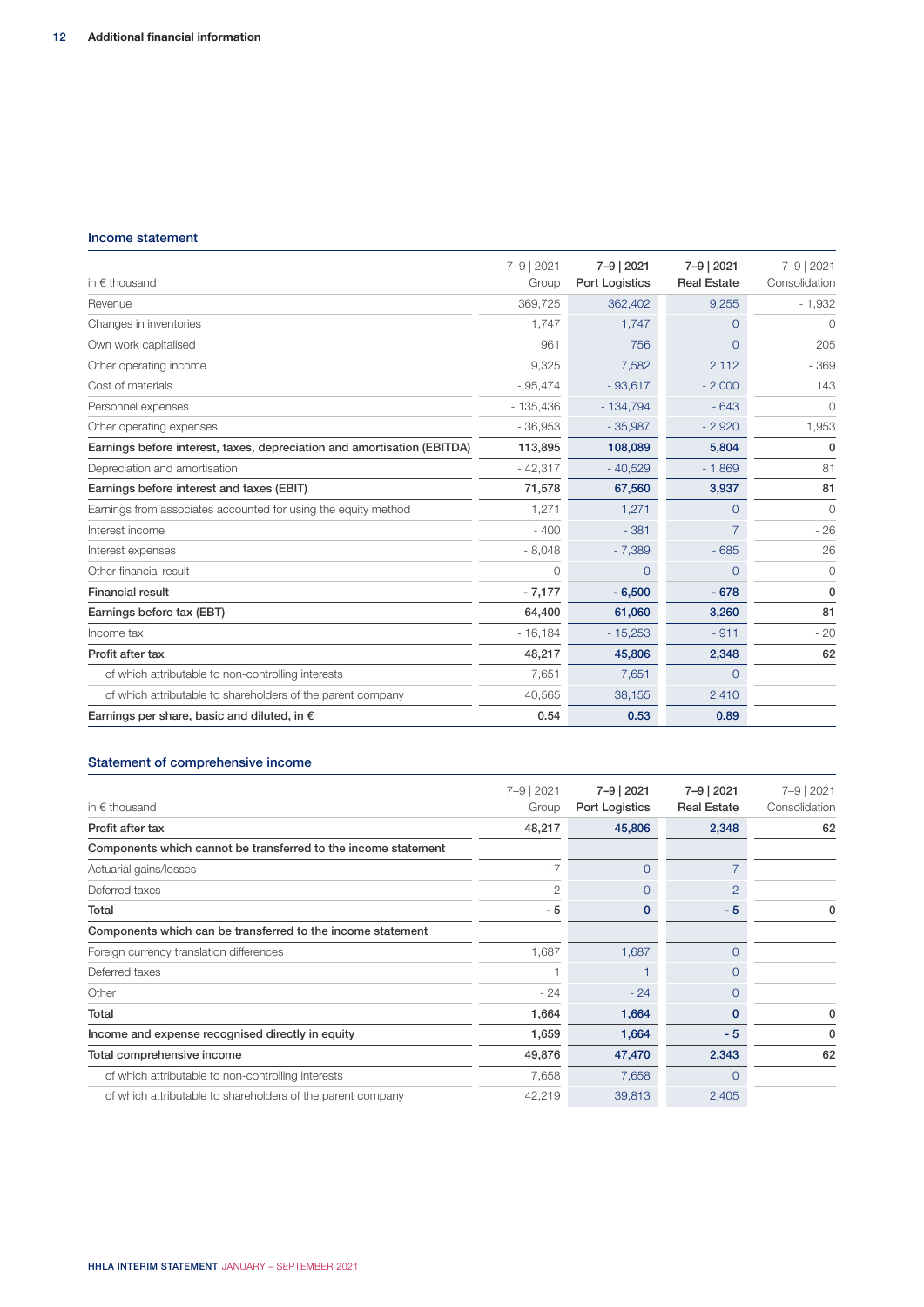#### Income statement

| in $\epsilon$ thousand                                                  | 7-9   2020<br>Group | 7-9   2020<br><b>Port Logistics</b> | 7-9 2020<br><b>Real Estate</b> | 7-9   2020<br>Consolidation |
|-------------------------------------------------------------------------|---------------------|-------------------------------------|--------------------------------|-----------------------------|
| Revenue                                                                 | 331,469             | 323,203                             | 10,188                         | $-1,922$                    |
| Changes in inventories                                                  | $-236$              | $-236$                              | $\Omega$                       | $\bigcirc$                  |
| Own work capitalised                                                    | 847                 | 599                                 | $\Omega$                       | 248                         |
| Other operating income                                                  | 8,334               | 7,024                               | 1,729                          | $-419$                      |
| Cost of materials                                                       | $-94,004$           | $-92,237$                           | $-1,923$                       | 156                         |
| Personnel expenses                                                      | $-121,581$          | $-120,993$                          | $-588$                         | $\bigcirc$                  |
| Other operating expenses                                                | $-33,429$           | $-31,887$                           | $-3,479$                       | 1,937                       |
| Earnings before interest, taxes, depreciation and amortisation (EBITDA) | 91,400              | 85,473                              | 5,927                          | 0                           |
| Depreciation and amortisation                                           | $-39,723$           | $-38,044$                           | $-1,760$                       | 81                          |
| Earnings before interest and taxes (EBIT)                               | 51,677              | 47,429                              | 4,167                          | 81                          |
| Earnings from associates accounted for using the equity method          | 966                 | 966                                 | $\Omega$                       | $\mathbf 0$                 |
| Interest income                                                         | 127                 | 149                                 | 8                              | $-30$                       |
| Interest expenses                                                       | $-9,048$            | $-8,398$                            | $-680$                         | 30                          |
| Other financial result                                                  | 100                 | 100                                 | $\Omega$                       | $\mathbf 0$                 |
| <b>Financial result</b>                                                 | $-7,855$            | $-7,183$                            | $-672$                         | 0                           |
| Earnings before tax (EBT)                                               | 43,822              | 40,246                              | 3,495                          | 81                          |
| Income tax                                                              | $-12,725$           | $-11,632$                           | $-1,073$                       | $-20$                       |
| Profit after tax                                                        | 31,097              | 28,614                              | 2,423                          | 61                          |
| of which attributable to non-controlling interests                      | 8,034               | 8,034                               | $\Omega$                       |                             |
| of which attributable to shareholders of the parent company             | 23,063              | 20,579                              | 2,484                          |                             |
| Earnings per share, basic and diluted, in $\epsilon$                    | 0.32                | 0.30                                | 0.92                           |                             |

| in $\epsilon$ thousand                                         | 7-9 2020<br>Group | 7-9   2020<br>Port Logistics | 7-9   2020<br><b>Real Estate</b> | 7-9   2020<br>Consolidation |
|----------------------------------------------------------------|-------------------|------------------------------|----------------------------------|-----------------------------|
| Profit after tax                                               | 31,097            | 28,614                       | 2,423                            | 61                          |
| Components which cannot be transferred to the income statement |                   |                              |                                  |                             |
| Actuarial gains/losses                                         | $-9,104$          | $-8,965$                     | $-140$                           |                             |
| Deferred taxes                                                 | 2,938             | 2,893                        | 45                               |                             |
| Total                                                          | $-6,166$          | $-6,071$                     | $-95$                            |                             |
| Components which can be transferred to the income statement    |                   |                              |                                  |                             |
| Foreign currency translation differences                       | $-5,787$          | $-5,787$                     | $\Omega$                         |                             |
| Deferred taxes                                                 | $\bigcap$         | $\Omega$                     | $\Omega$                         |                             |
| Other                                                          | $-166$            | $-166$                       | $\Omega$                         |                             |
| Total                                                          | $-5,953$          | $-5,953$                     | 0                                |                             |
| Income and expense recognised directly in equity               | $-12,119$         | $-12,024$                    | $-95$                            |                             |
| Total comprehensive income                                     | 18,978            | 16,590                       | 2,328                            | 61                          |
| of which attributable to non-controlling interests             | 7,755             | 7,755                        | $\Omega$                         |                             |
| of which attributable to shareholders of the parent company    | 11,223            | 8,835                        | 2,389                            |                             |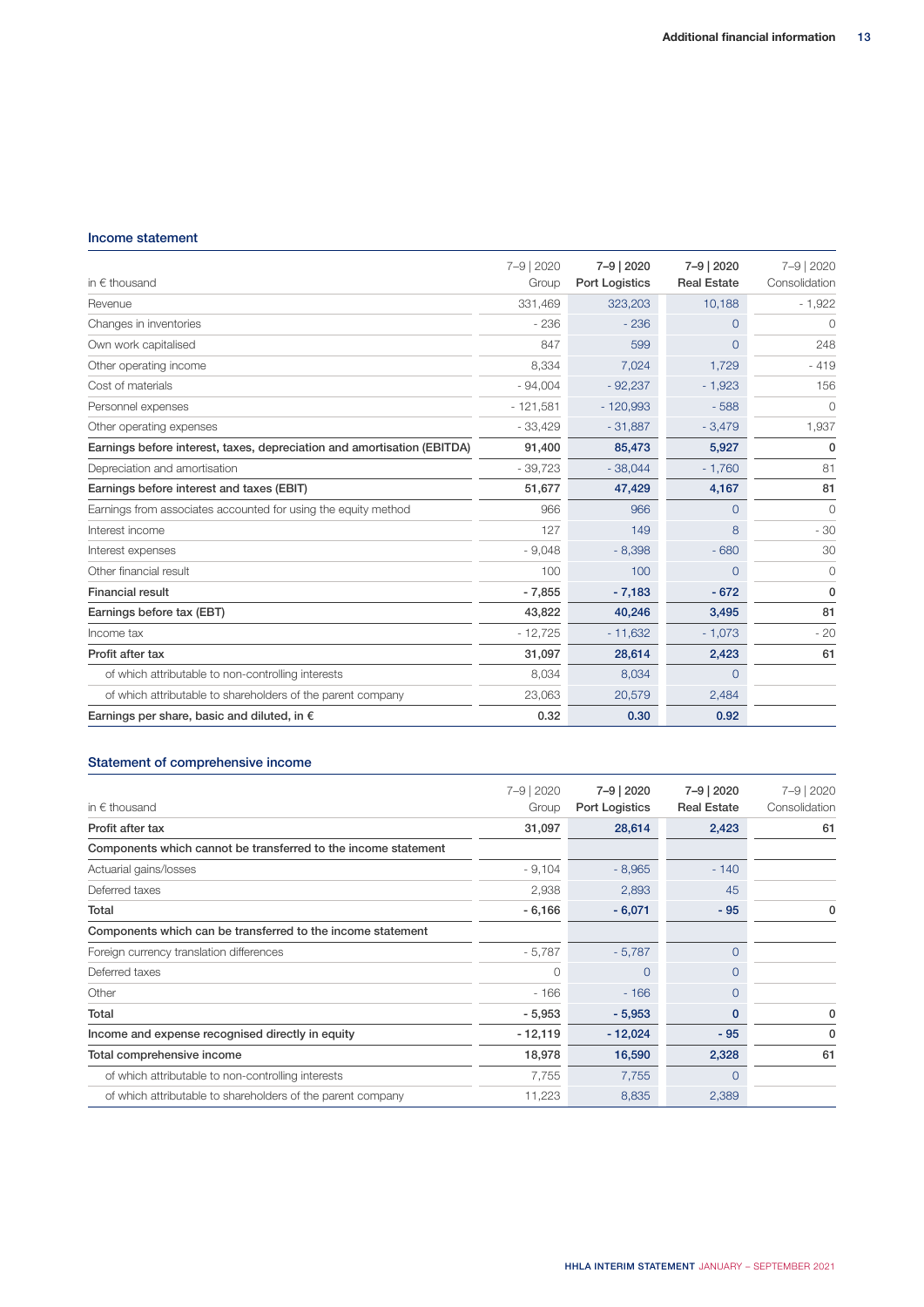#### Balance sheet

| <b>ASSETS</b><br>123,232<br>Intangible assets<br>123,191<br>40<br>Property, plant and equipment<br>1,745,237<br>1,714,546<br>17,961 | $\circ$<br>12,730<br>- 23,301<br>0 |
|-------------------------------------------------------------------------------------------------------------------------------------|------------------------------------|
|                                                                                                                                     |                                    |
|                                                                                                                                     |                                    |
|                                                                                                                                     |                                    |
| 210,851<br>Investment property<br>208,220<br>20,671                                                                                 |                                    |
| Associates accounted for using the equity method<br>19,724<br>19,724<br>$\mathbf 0$                                                 |                                    |
| Non-current financial assets<br>16,735<br>13,256<br>3,479                                                                           | $\mathbf 0$                        |
| Deferred taxes<br>131,179<br>144,630<br>$\overline{0}$                                                                              | $-13,451$                          |
| 2,244,328<br>2,036,018<br>232,331<br>Non-current assets                                                                             | $-24,022$                          |
|                                                                                                                                     |                                    |
| Inventories<br>33,628<br>33,552<br>75                                                                                               | 0                                  |
| 189,784<br>Trade receivables<br>191,916<br>2,132                                                                                    | $\mathbf 0$                        |
| Receivables from related parties<br>70,468<br>82,372<br>71                                                                          | $-11,976$                          |
| Current financial assets<br>2,917<br>207<br>3,124                                                                                   | $\circ$                            |
| Other non-financial assets<br>29,347<br>27,841<br>1,507                                                                             | $\overline{0}$                     |
| Income tax receivables<br>364<br>624<br>35                                                                                          | $-295$                             |
| Cash, cash equivalents and short-term deposits<br>185,558<br>184,878<br>680                                                         | $\mathbf 0$                        |
| <b>Current assets</b><br>4,707<br>514,405<br>521,969                                                                                | $-12,272$                          |
| 2,758,733<br>2,557,987<br>237,039<br>Balance sheet total                                                                            | $-36,293$                          |
|                                                                                                                                     |                                    |
| <b>EQUITY AND LIABILITIES</b>                                                                                                       |                                    |
| Subscribed capital<br>75,220<br>72,515<br>2,705                                                                                     | 0                                  |
| 179,777<br>179,271<br>506<br>Capital reserve                                                                                        | $\overline{0}$                     |
| 455,311<br>60,806<br>Retained earnings<br>508,176                                                                                   | $-7,941$                           |
| Other comprehensive income<br>$-130,859$<br>$-130,255$<br>$-604$                                                                    | 0                                  |
| Non-controlling interests<br>27,838<br>27,838<br>$\mathbf 0$                                                                        | $\Omega$                           |
| 660,153<br>604,681<br>63,413<br>Equity                                                                                              | $-7,941$                           |
| Pension provisions<br>509,164<br>502,442<br>6,722                                                                                   | 0                                  |
| 154,685<br>151,644<br>3,041<br>Other non-current provisions                                                                         | 0                                  |
| Non-current liabilities to related parties<br>437,434<br>427,408<br>10,026                                                          | 0                                  |
| Non-current financial liabilities<br>628,093<br>544,421<br>83,672                                                                   | $\overline{0}$                     |
| 23,748<br>17,926<br>21,902<br>Deferred taxes                                                                                        | $-16,080$                          |
| Non-current liabilities<br>1,753,125<br>1,643,841<br>125,363                                                                        | $-16,080$                          |
| Other current provisions<br>28,342<br>28,305<br>37                                                                                  | 0                                  |
| <b>Trade liabilities</b><br>121,671<br>112,592<br>9,080                                                                             | $\mathbf 0$                        |
| Current liabilities to related parties<br>42,661<br>15,775                                                                          | $-11,976$                          |
| 46,459<br>Current financial liabilities<br>73,584<br>51,545<br>22,039                                                               | 0                                  |
| 61,933<br>Other non-financial liabilities<br>63,248<br>1,315                                                                        | 0                                  |
| Income tax liabilities<br>12,151<br>12,429<br>18                                                                                    | $-295$                             |
| <b>Current liabilities</b><br>345,455<br>309,464<br>48,263                                                                          | $-12,272$                          |
| 2,758,733<br>237,039<br><b>Balance sheet total</b><br>2,557,987                                                                     | $-36,293$                          |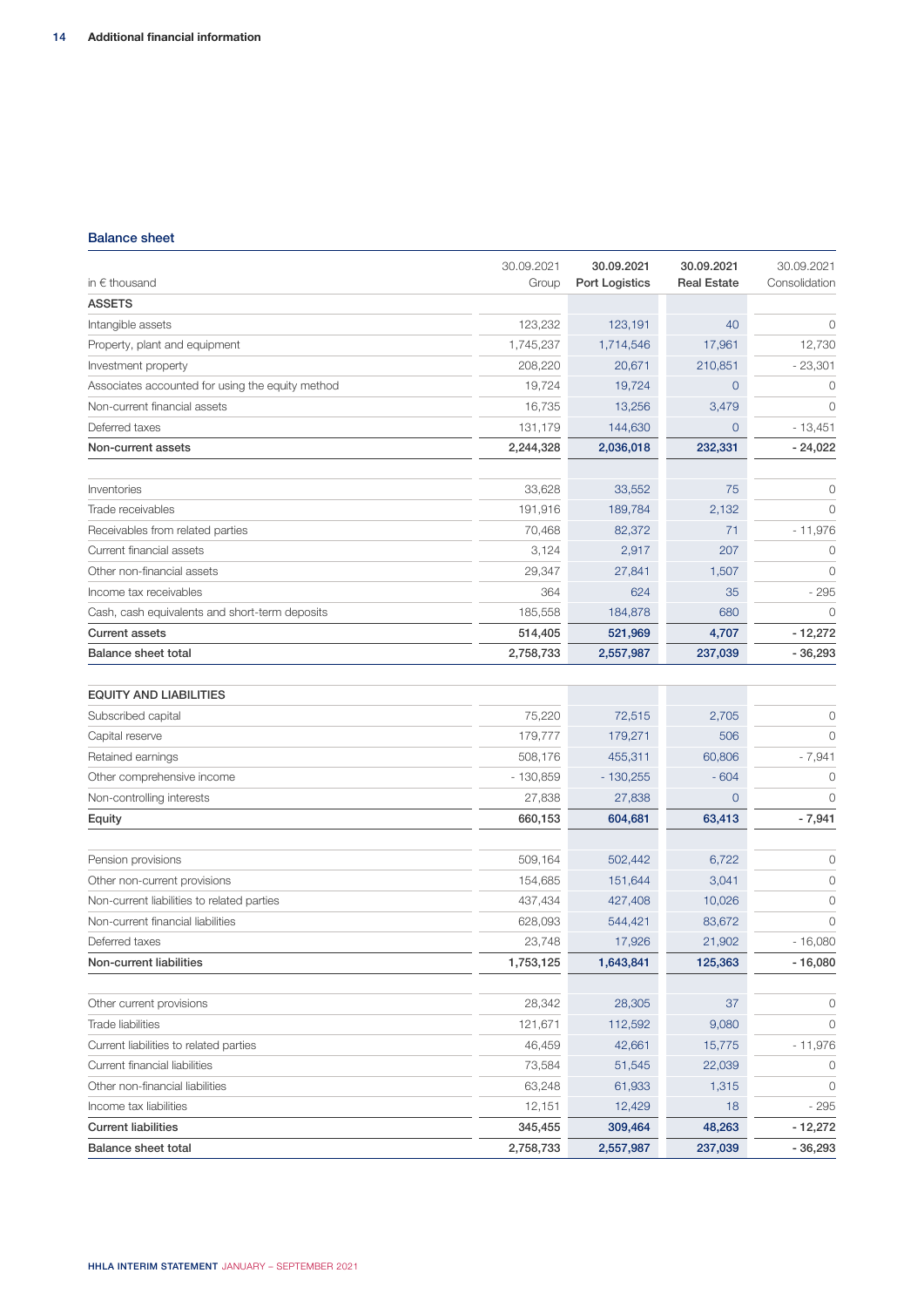#### Balance sheet

| in $\epsilon$ thousand                           | 31.12.2020<br>Group | 31.12.2020<br>Port Logistics | 31.12.2020<br><b>Real Estate</b> | 31.12.2020<br>Consolidation |
|--------------------------------------------------|---------------------|------------------------------|----------------------------------|-----------------------------|
| <b>ASSETS</b>                                    |                     |                              |                                  |                             |
| Intangible assets                                | 100,840             | 100,807                      | 33                               | $\mathbf 0$                 |
| Property, plant and equipment                    | 1,677,635           | 1,646,536                    | 18,051                           | 13,048                      |
| Investment property                              | 197,138             | 23,462                       | 197,564                          | $-23,888$                   |
| Associates accounted for using the equity method | 17,418              | 17,418                       | $\mathbf 0$                      | 0                           |
| Non-current financial assets                     | 16,427              | 12,475                       | 3,952                            | $\mathbf 0$                 |
| Deferred taxes                                   | 141,420             | 152,686                      | $\overline{0}$                   | $-11,266$                   |
| Non-current assets                               | 2,150,879           | 1,953,384                    | 219,600                          | $-22,105$                   |
|                                                  |                     |                              |                                  |                             |
| Inventories                                      | 25,554              | 25,485                       | 70                               | 0                           |
| Trade receivables                                | 166,913             | 165,025                      | 1,887                            | $\mathbf 0$                 |
| Receivables from related parties                 | 85,283              | 79,147                       | 7,124                            | $-988$                      |
| Current financial assets                         | 3,134               | 3,040                        | 94                               | $\mathbf 0$                 |
| Other non-financial assets                       | 31,133              | 29,540                       | 1,593                            | $\mathbf 0$                 |
| Income tax receivables                           | 1,369               | 1,369                        | 809                              | $-809$                      |
| Cash, cash equivalents and short-term deposits   | 126,858             | 126,264                      | 594                              | $\mathbf 0$                 |
| <b>Current assets</b>                            | 440,245             | 429,869                      | 12,172                           | $-1,797$                    |
| <b>Balance sheet total</b>                       | 2,591,123           | 2,383,253                    | 231,772                          | $-23,902$                   |
| <b>EQUITY AND LIABILITIES</b>                    |                     |                              |                                  |                             |
| Subscribed capital                               | 74,405              | 71,700                       | 2,705                            | $\circ$                     |
| Capital reserve                                  | 164,599             | 164,093                      | 506                              | $\circ$                     |
| Retained earnings                                | 487,544             | 435,320                      | 60,368                           | $-8,144$                    |
| Other comprehensive income                       | $-155,456$          | $-154,553$                   | $-903$                           | 0                           |
| Non-controlling interests                        | $-4,089$            | $-4,089$                     | $\mathbf 0$                      | $\mathbf 0$                 |
| Equity                                           | 567,003             | 512,471                      | 62,676                           | $-8,144$                    |
|                                                  |                     |                              |                                  |                             |
| Pension provisions                               | 531,144             | 523,866                      | 7,278                            | $\circ$                     |
| Other non-current provisions                     | 155,658             | 152,645                      | 3,013                            | 0                           |
| Non-current liabilities to related parties       | 457,149             | 445,633                      | 11,516                           | $\circ$                     |
| Non-current financial liabilities                | 558,693             | 454,635                      | 104,058                          | $\mathbf{0}$                |
| Deferred taxes                                   | 22,069              | 15,112                       | 20,918                           | $-13,961$                   |
| Non-current liabilities                          | 1,724,714           | 1,591,891                    | 146,784                          | $-13,961$                   |
| Other current provisions                         | 25,581              | 25,515                       | 67                               | $\circ$                     |
| Trade liabilities                                | 90,913              | 81,776                       | 9,137                            | $\circ$                     |
| Current liabilities to related parties           | 39,552              | 36,357                       | 4,182                            | $-988$                      |
| Current financial liabilities                    | 88,075              | 82,686                       | 5,389                            | $\circ$                     |
| Other non-financial liabilities                  | 37,512              | 36,933                       | 579                              | $\circ$                     |
| Income tax liabilities                           | 17,774              | 15,625                       | 2,958                            | $-809$                      |
| <b>Current liabilities</b>                       | 299,406             | 278,891                      | 22,312                           | $-1,797$                    |
| <b>Balance sheet total</b>                       | 2,591,123           | 2,383,253                    | 231,772                          | $-23,902$                   |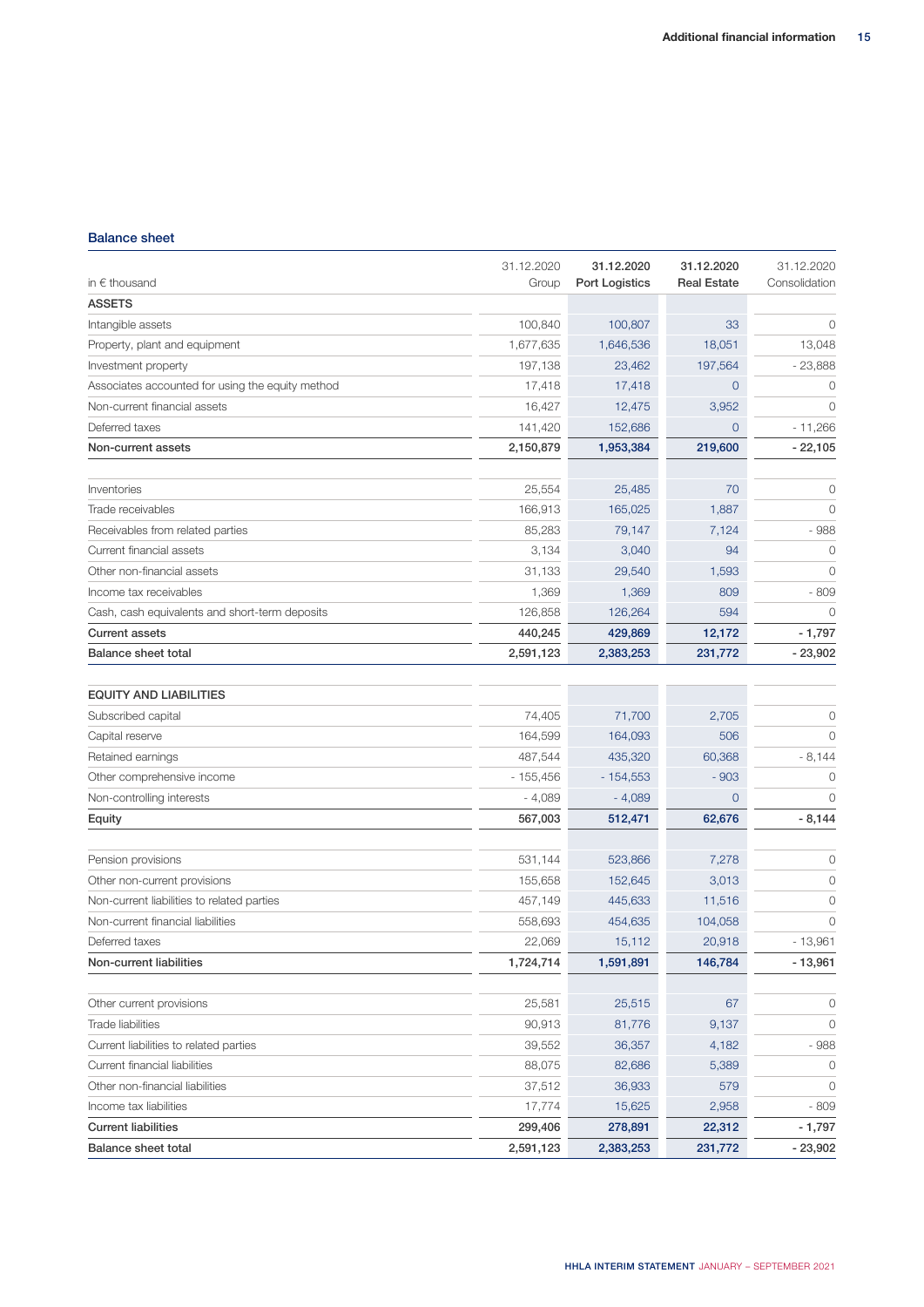#### Cash flow statement

| in $\epsilon$ thousand                                                                                                                 | $1 - 9$   2021<br>Group | $1 - 9$   2021<br><b>Port Logistics</b> | $1 - 9$   2021<br><b>Real Estate</b> | $1 - 9$   2021<br>Consolidation |
|----------------------------------------------------------------------------------------------------------------------------------------|-------------------------|-----------------------------------------|--------------------------------------|---------------------------------|
| 1. Cash flow from operating activities                                                                                                 |                         |                                         |                                      |                                 |
| Earnings before interest and taxes (EBIT)                                                                                              | 162,091                 | 151,310                                 | 10,511                               | 270                             |
| Depreciation, amortisation, impairment and reversals on non-financial non-<br>current assets                                           | 128,032                 | 122,804                                 | 5,498                                | - 270                           |
| Increase (+), decrease (-) in provisions                                                                                               | 10,970                  | 11,142                                  | $-172$                               |                                 |
| Gains (-), losses (+) from the disposal of non-current assets                                                                          | 21                      | 21                                      | $\overline{0}$                       |                                 |
| Increase (-), decrease (+) in inventories, trade receivables and other assets<br>not attributable to investing or financing activities | $-28,959$               | $-30,995$                               | 248                                  | 1,788                           |
| Increase (+), decrease (-) in trade payables and other liabilities not<br>attributable to investing or financing activities            | 43,368                  | 42,536                                  | 2,620                                | $-1,788$                        |
| Interest received                                                                                                                      | 4,044                   | 4,098                                   | 26                                   | $-80$                           |
| Interest paid                                                                                                                          | $-21,693$               | $-19,545$                               | $-2,228$                             | 80                              |
| Income tax paid                                                                                                                        | $-42,510$               | $-38,720$                               | $-3,790$                             |                                 |
| Exchange rate and other effects                                                                                                        | $-272$                  | $-272$                                  | 0                                    |                                 |
| Cash flow from operating activities                                                                                                    | 255,092                 | 242,379                                 | 12,713                               | 0                               |
| 2. Cash flow from investing activities                                                                                                 |                         |                                         |                                      |                                 |
| Proceeds from disposal of intangible assets, property, plant and equipment<br>and investment property                                  | 1,019                   | 1,018                                   | $\mathbf{1}$                         |                                 |
| Payments for investments in property, plant and equipment and investment<br>property                                                   | $-100,415$              | $-82,905$                               | $-17,510$                            |                                 |
| Payments for investments in intangible assets                                                                                          | $-8,249$                | $-8,230$                                | $-19$                                |                                 |
| Payments for investments in associates accounted for using the equity<br>method                                                        | $\circ$                 | $\overline{0}$                          | $\mathbf 0$                          |                                 |
| Proceeds from disposal of non-current financial assets                                                                                 | 125                     | 125                                     | $\overline{0}$                       |                                 |
| Payments for investments in non-current financial assets                                                                               | $-67$                   | $-67$                                   | $\overline{0}$                       |                                 |
| Payments for the acquisition of interests in consolidated companies and<br>other business units (including funds purchased)            | $-16,247$               | $-16,247$                               | $\overline{0}$                       |                                 |
| Proceeds (+), payments (-) for short-term deposits                                                                                     | $-10,000$               | $-10,000$                               | $\overline{0}$                       |                                 |
| Cash flow from investing activities                                                                                                    | $-133,834$              | $-116,306$                              | $-17,528$                            | 0                               |
| 3. Cash flow from financing activities                                                                                                 |                         |                                         |                                      |                                 |
| Payments for capital procurement costs                                                                                                 | $-467$                  | $-467$                                  | $\overline{0}$                       |                                 |
| Dividends paid to shareholders of the parent company                                                                                   | $-20,842$               | $-15,163$                               | $-5,679$                             |                                 |
| Dividends/settlement obligation paid to non-controlling interests                                                                      | $-25,456$               | $-25,456$                               | $\overline{0}$                       |                                 |
| Redemption of lease liabilities                                                                                                        | $-34,437$               | $-32,329$                               | $-2,108$                             |                                 |
| Proceeds from the issuance of bonds and (financial) loans                                                                              | 14,339                  | 14,339                                  | $\circ$                              |                                 |
| Payments for the redemption of (financial) loans                                                                                       | $-22,618$               | $-19,107$                               | $-3,511$                             |                                 |
| Cash flow from financing activities                                                                                                    | $-89,481$               | $-78,183$                               | $-11,298$                            | $\mathsf{O}\xspace$             |
| 4. Financial funds at the end of the period                                                                                            |                         |                                         |                                      |                                 |
| Change in financial funds (subtotals 1.-3.)                                                                                            | 31,777                  | 47,890                                  | $-16,113$                            | 0                               |
| Change in financial funds due to exchange rates                                                                                        | 718                     | 718                                     | $\overline{0}$                       |                                 |
| Financial funds at the beginning of the period                                                                                         | 168,847                 | 161,253                                 | 7,594                                |                                 |
| Financial funds at the end of the period                                                                                               | 201,342                 | 209,861                                 | $-8,519$                             | 0                               |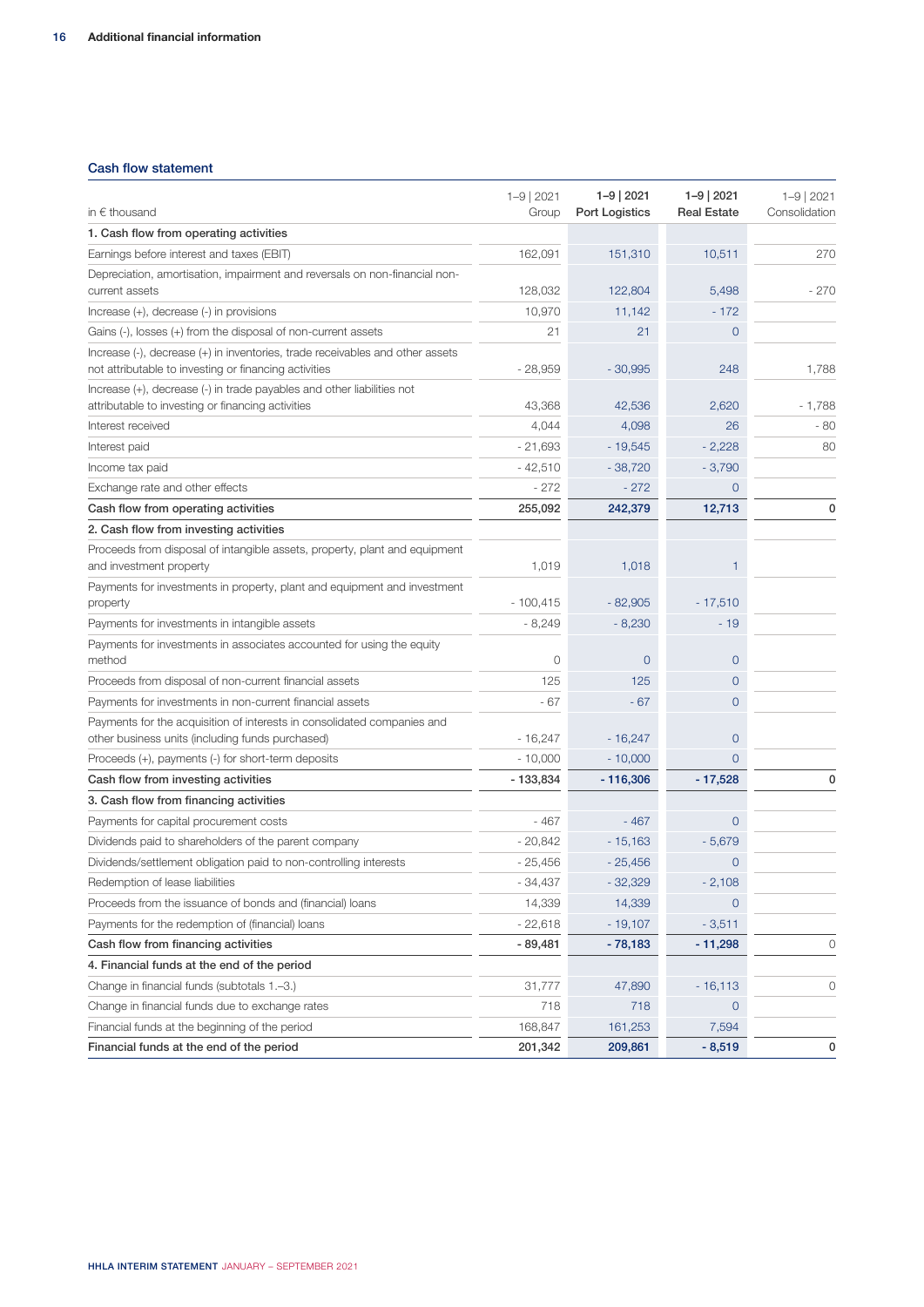#### Cash flow statement

| in $\epsilon$ thousand                                                                                                                 | $1 - 9$   2020<br>Group | $1 - 9$   2020<br>Port Logistics | $1 - 9$   2020<br><b>Real Estate</b> | $1 - 9$   2020<br>Consolidation |
|----------------------------------------------------------------------------------------------------------------------------------------|-------------------------|----------------------------------|--------------------------------------|---------------------------------|
| 1. Cash flow from operating activities                                                                                                 |                         |                                  |                                      |                                 |
| Earnings before interest and taxes (EBIT)                                                                                              | 107,141                 | 96,566                           | 10,306                               | 269                             |
| Depreciation, amortisation, impairment and reversals on non-financial non-<br>current assets                                           | 124,353                 | 119,341                          | 5,281                                | - 269                           |
| Increase (+), decrease (-) in provisions                                                                                               | 4,888                   | 4,821                            | 67                                   |                                 |
| Gains (-), losses (+) from the disposal of non-current assets                                                                          | $-319$                  | $-319$                           | $\mathbf 0$                          |                                 |
| Increase (-), decrease (+) in inventories, trade receivables and other assets<br>not attributable to investing or financing activities | $-15,822$               | $-14,236$                        | $-1,781$                             | 195                             |
| Increase (+), decrease (-) in trade payables and other liabilities not<br>attributable to investing or financing activities            | 15,733                  | 11,171                           | 4,757                                | - 195                           |
| Interest received                                                                                                                      | 5,220                   | 5,290                            | 24                                   | - 94                            |
| Interest paid                                                                                                                          | $-21,924$               | $-19,658$                        | $-2,360$                             | 94                              |
| Income tax paid                                                                                                                        | $-15,450$               | $-15,027$                        | $-423$                               |                                 |
| Exchange rate and other effects                                                                                                        | $-331$                  | $-331$                           | 0                                    |                                 |
| Cash flow from operating activities                                                                                                    | 203,489                 | 187,618                          | 15,871                               | 0                               |
| 2. Cash flow from investing activities                                                                                                 |                         |                                  |                                      |                                 |
| Proceeds from disposal of intangible assets, property, plant and equipment<br>and investment property                                  | 5,324                   | 5,290                            | 34                                   |                                 |
| Payments for investments in property, plant and equipment and investment<br>property                                                   | $-116.500$              | $-105,975$                       | $-10,525$                            |                                 |
| Payments for investments in intangible assets                                                                                          | $-5,442$                | $-5,441$                         | - 1                                  |                                 |
| Payments for investments in associates accounted for using the equity<br>method                                                        | $-400$                  | $-400$                           | $\overline{0}$                       |                                 |
| Proceeds from disposal of non-current financial assets                                                                                 | 45                      | 45                               | $\overline{O}$                       |                                 |
| Payments for investments in non-current financial assets                                                                               | $\circ$                 | $\mathbf 0$                      | 0                                    |                                 |
| Payments for the acquisition of interests in consolidated companies and<br>other business units (including funds purchased)            | - 50                    | $-50$                            | $\overline{0}$                       |                                 |
| Proceeds (+), payments (-) for short-term deposits                                                                                     | 25,000                  | 25,000                           | 0                                    |                                 |
| Cash flow from investing activities                                                                                                    | $-92,022$               | $-81,530$                        | $-10,492$                            | 0                               |
| 3. Cash flow from financing activities                                                                                                 |                         |                                  |                                      |                                 |
| Payments for capital procurement costs                                                                                                 | $\Omega$                | $\Omega$                         | $\overline{O}$                       |                                 |
| Dividends paid to shareholders of the parent company                                                                                   | $-29,549$               | $-23,870$                        | $-5,679$                             |                                 |
| Dividends/settlement obligation paid to non-controlling interests                                                                      | $-36,197$               | $-36,197$                        | $\overline{0}$                       |                                 |
| Redemption of lease liabilities                                                                                                        | $-39,222$               | $-33,923$                        | $-5,299$                             |                                 |
| Proceeds from the issuance of bonds and (financial) loans                                                                              | $\Omega$                | $\overline{O}$                   | $\Omega$                             |                                 |
| Payments for the redemption of (financial) loans                                                                                       | $-18,714$               | $-15,203$                        | $-3,511$                             |                                 |
| Cash flow from financing activities                                                                                                    | $-123,682$              | $-109,193$                       | $-14,489$                            | $\circ$                         |
| 4. Financial funds at the end of the period                                                                                            |                         |                                  |                                      |                                 |
| Change in financial funds (subtotals 1.-3.)                                                                                            | $-12,215$               | $-3,105$                         | $-9,110$                             | $\mathsf{O}$                    |
| Change in financial funds due to exchange rates                                                                                        | $-2,339$                | $-2,339$                         | $\overline{0}$                       |                                 |
| Financial funds at the beginning of the period                                                                                         | 208,022                 | 187,240                          | 20,782                               |                                 |
| Financial funds at the end of the period                                                                                               | 193,468                 | 181,796                          | 11,672                               | 0                               |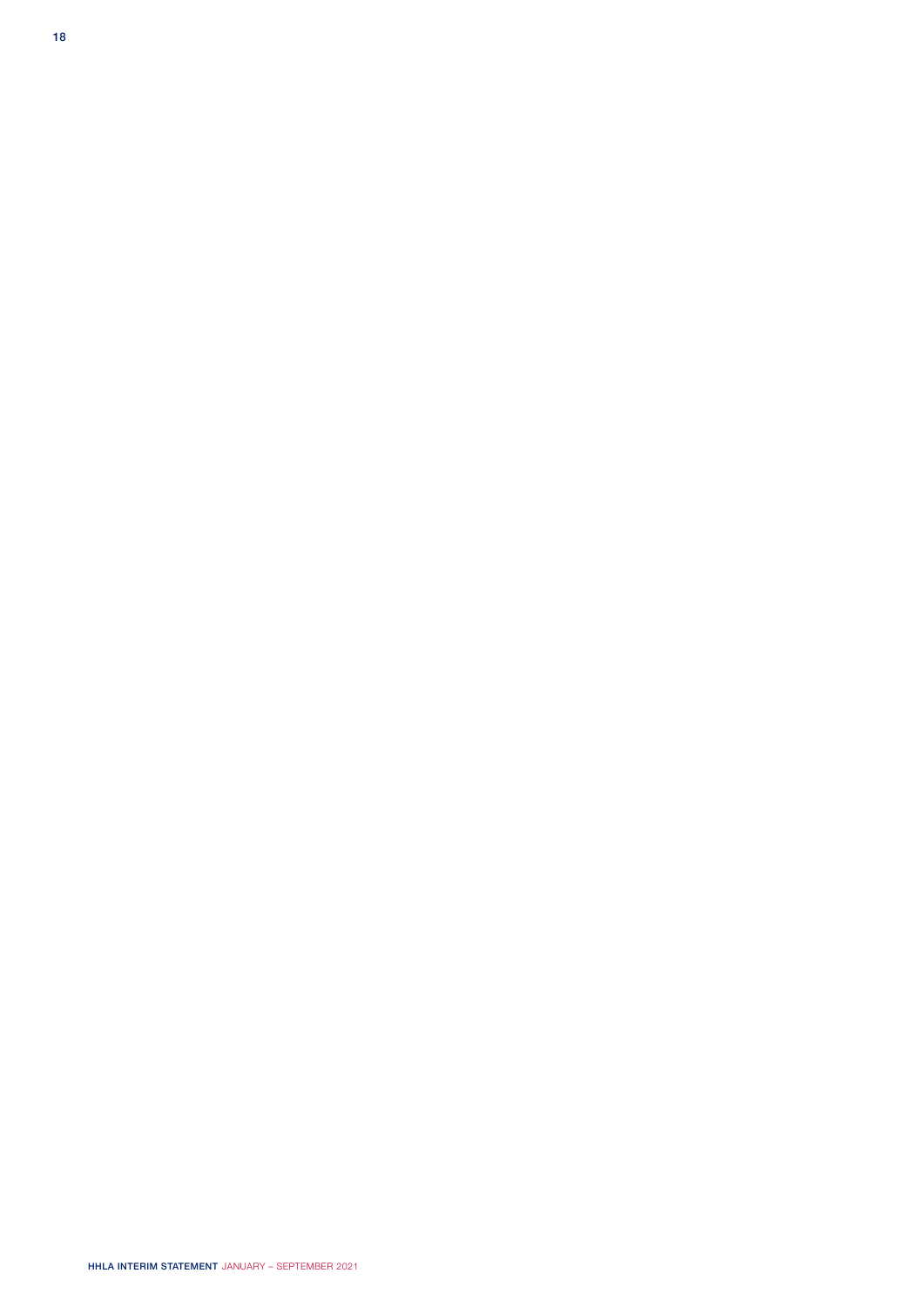## **Financial calendar**

## 30 November 2021

Capital Markets Day

### 24 March 2022

2021 Annual Report Analyst Conference Call

## 12 May 2022

Interim Statement January–March 2022 Analyst Conference Call

### 16 June 2022

Annual General Meeting

## 10 August 2022

Half-Yearly Financial Report January–June 2022 Analyst Conference Call

## 15 November 2022

Interim Statement January–September 2022 Analyst Conference Call

## **Imprint**

## Published by

#### **Hamburger Hafen und Logistik AG**

Bei St. Annen 1 20457 Hamburg Phone +49 40 3088 – 0 Fax +49 40 3088 – 3355 [info@hhla.de](mailto:info@hhla.de) [www.hhla.de](https://hhla.de/en/home.html)

#### **Investor relations**

Phone +49 40 3088 – 3100 Fax +49 40 3088 – 55 3100 [investor-relations@hhla.de](mailto:investor-relations@hhla.de)

#### **Corporate communications**

Phone +49 40 3088 – 3520 Fax +49 40 3088 – 3355 [unternehmenskommunikation@hhla.de](mailto:unternehmenskommunikation@hhla.de)

## Design and implementation

nexxar GmbH, Vienna [www.nexxar.com](http://www.nexxar.com/)

This **Interim Statement** was published on **11 November 2021**. <https://report.hhla.de/interim-statement-q3-2021>

The **2020 Annual Report** is available online at: <https://report.hhla.de/annual-report-2020>

This Interim Statement, including its supplemental financial information, should be read in conjunction with the 2020 Annual Report of Hamburger Hafen und Logistik Aktiengesellschaft (HHLA). Basic information about the Group and its consolidation, accounting and valuation principles can be found in the HHLA 2020 Annual Report. This document also contains forward-looking statements that are based on the current assumptions and expectations of the HHLA management team. Forward-looking statements are indicated through the use of words such as expect, intend, plan, anticipate, assume, believe, estimate and other similar formulations. These statements are not guarantees that these predictions will prove to be correct. The future development and the actual results achieved by HHLA and its affiliated companies are dependent on a wide range of risks and uncertainties and may therefore deviate greatly from the forward-looking statements. Many of these factors are outside of HHLA's control and therefore cannot be accurately estimated, such as the future economic environment and the actions of competitors and others involved in the marketplace. HHLA neither plans nor undertakes any special obligation to update the forward-looking statements.